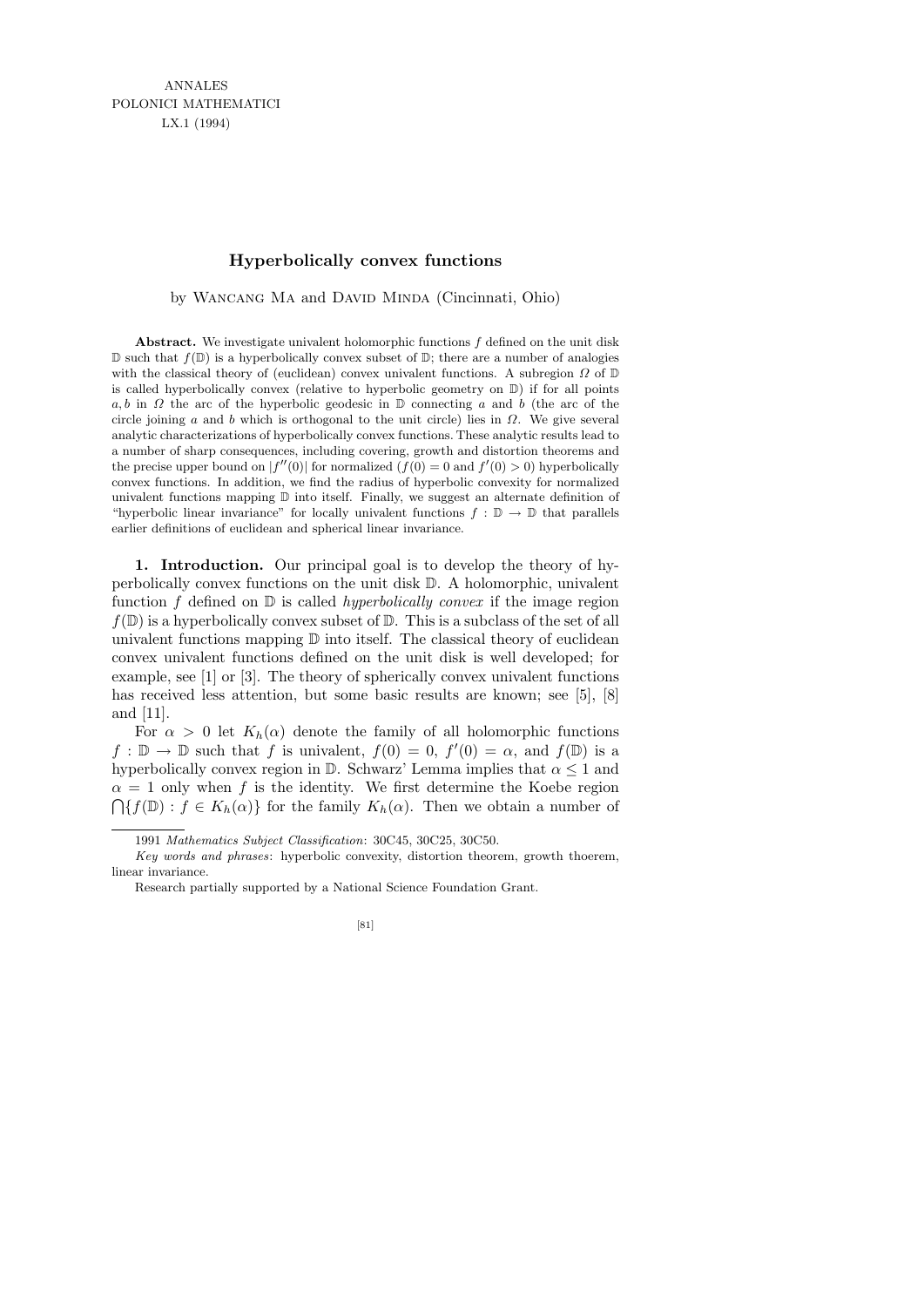characterizations of hyperbolically convex functions, including a connection with euclidean starlike functions. The connection with euclidean starlike functions is based upon the observation that a hyperbolically convex region containing the origin is starlike with respect to the origin. A computational technique is used to derive the sharp upper bound on  $|f''(0)|$  over the family  $K_h(\alpha)$ . This leads to sharp growth and distortion theorems for  $K_h(\alpha)$ .

For  $\alpha > 0$ , let  $SB(\alpha)$  denote the family of holomorphic, univalent functions f defined on  $\mathbb D$  which satisfy  $f(0) = 0$ ,  $f'(0) = \alpha$  and  $f(\mathbb D) \subset \mathbb D$ . Of course,  $\alpha \in (0,1]$  and  $K_h(\alpha)$  is a subfamily of  $SB(\alpha)$ . It is natural to determine the radius of hyperbolic convexity for the family  $SB(\alpha)$ . In fact, we are able to find the radius of hyperbolic k-convexity for  $SB(\alpha)$  for all  $k \in [0, 4]$ ; the value for  $k = 0$  corresponds to the radius of hyperbolic convexity.

Euclidean (spherical) convexity plays a fundamental role in euclidean (spherical) linear invariance  $([6], [8])$ . This suggests that hyperbolic convexity should play a similar role relative to an appropriate notion of hyperbolic linear invariance. Our theory of hyperbolically convex functions enables us to show that there is a corresponding notion of hyperbolic linear invariance which exhibits strong similarities with both euclidean and spherical linear invariance. A related, but different, notion of hyperbolic linear invariance was given in [7]. This earlier definition of hyperbolic linear invariance was motivated by the desire to generalize certain aspects of the classical theory of bounded univalent functions in the same way the definition of euclidean linear invariance by Pommerenke [14] extended a number of results from univalent function theory.

**2. Preliminaries.** The hyperbolic metric on the unit disk  $\mathbb{D} = \{z :$  $|z| < 1$ } is given by  $\lambda_{\mathbb{D}}(z)|dz| = |dz|/(1-|z|^2)$ . This metric is normalized to have Gaussian curvature  $-4$ . Let  $\Omega$  be a *hyperbolic region* in the complex plane C; that is,  $\mathbb{C} \setminus \Omega$  contains at least two points. The *hyperbolic metric*  $\lambda_{\Omega}(z)|dz|$  on  $\Omega$  is determined from  $\lambda_{\Omega}(\varphi(z))|\varphi'(z)| = \lambda_{\mathbb{D}}(z)$ , where  $\varphi$  is any holomorphic covering projection of  $\mathbb D$  onto  $\Omega$ . This definition is independent of the choice of the holomorphic covering projection. When  $\Omega$  is simply connected, a holomorphic covering projection of  $D$  onto  $\Omega$  is a conformal mapping. The hyperbolic metric on any hyperbolic region  $\Omega$  has Gaussian curvature −4; this means that

$$
\kappa(z, \lambda_{\Omega}) = -\frac{\Delta \log \lambda_{\Omega}(z)}{\lambda_{\Omega}^2(z)} = -4.
$$

The hyperbolic distance between  $a, b \in \Omega$  is defined by

$$
d_{\Omega}(a,b) = \inf \int \limits_{\delta} \lambda_{\Omega}(z) \, |dz|,
$$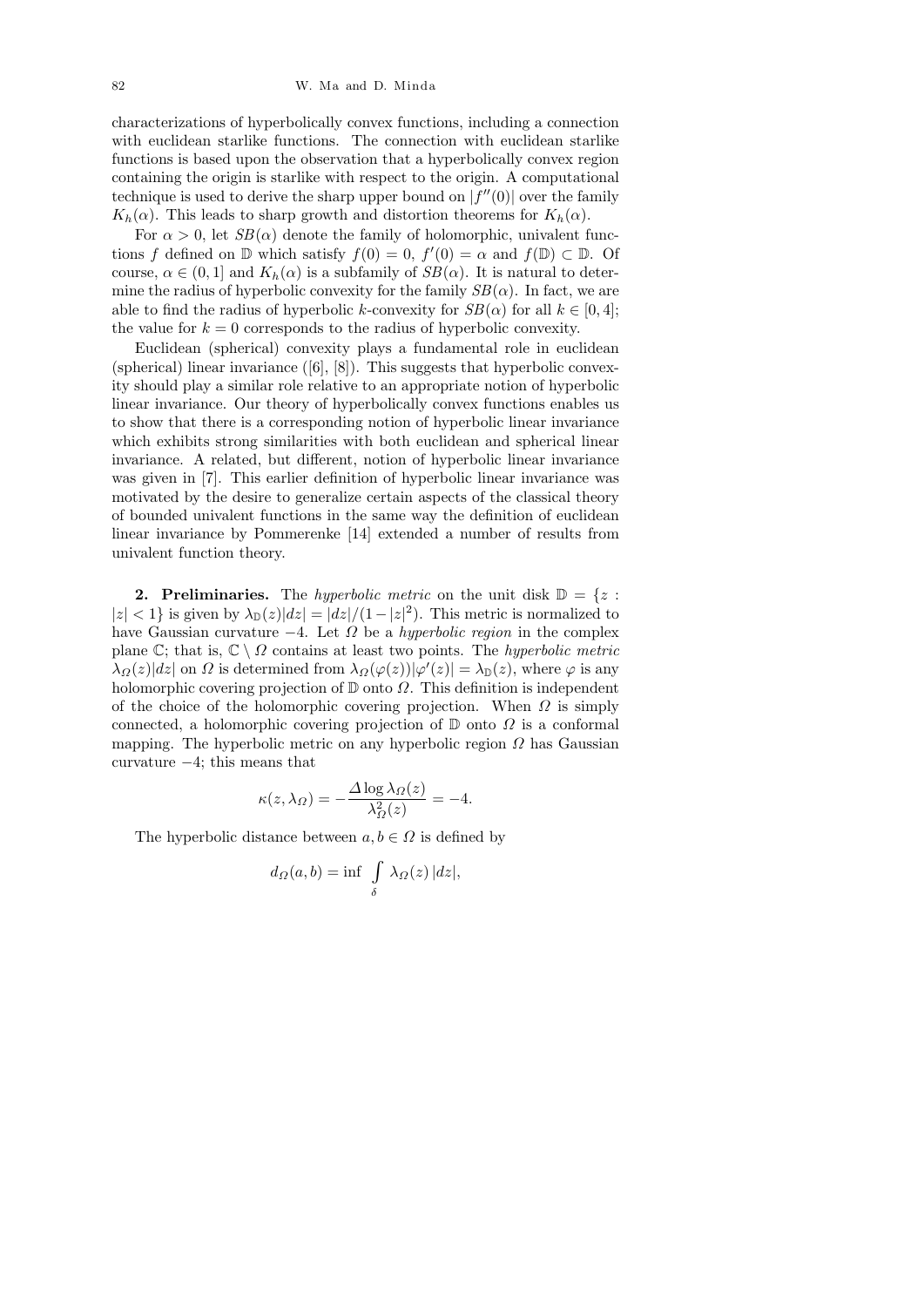where the infimum is taken over all rectifiable paths  $\delta$  in  $\Omega$  joining a and b. A path  $\gamma$  connecting a and b is called a hyperbolic geodesic if

$$
d_{\Omega}(a,b) = \int_{\gamma} \lambda_{\Omega}(z) |dz|.
$$

Hyperbolic geodesics always exist, but need not be unique unless  $\Omega$  is simply connected. The hyperbolic disk with center a and hyperbolic radius  $\rho$  is  $D_{\Omega}(a, \varrho) = \{z \in \Omega : d_{\Omega}(a, z) < \varrho\}$ . For the unit disk  $\mathbb{D}$ ,

$$
d_{\mathbb{D}}(a,b) = \frac{1}{2} \log \frac{1 + \left| \frac{a-b}{1 - \overline{a}b} \right|}{1 - \left| \frac{a-b}{1 - \overline{a}b} \right|} = \operatorname{artanh} \left| \frac{a-b}{1 - \overline{a}b} \right|.
$$

The hyperbolic distance on  $\mathbb D$  is invariant under  $Aut(\mathbb D)$ , the group of conformal automorphisms of D. The unique hyperbolic geodesic in D connecting a and b is the arc  $\gamma$  of the circle through a and b that is orthogonal to the unit circle.

We define two differential operators for holomorphic functions  $f : \mathbb{D} \to \mathbb{D}$ . Set

$$
D_{h1}f(z) = \frac{(1 - |z|^2)f'(z)}{1 - |f(z)|^2}
$$

and

$$
D_{h2}f(z) = \frac{(1-|z|^2)^2 f''(z)}{1-|f(z)|^2} + \frac{2(1-|z|^2)^2 \overline{f(z)} f'(z)^2}{(1-|f(z)|^2)^2} - \frac{2\overline{z}(1-|z|^2) f'(z)}{1-|f(z)|^2}.
$$

The use of these two differential operators simplifies many formulas. For more information about these two operators, see [7]. In particular, we note the invariance property  $|D_{h_j}(R \circ f \circ S)| = |D_{h_j}(f) \circ S$   $(j = 1, 2)$  which holds for all  $R, S \in Aut(\mathbb{D})$ . Also, if  $f(0) = 0$ , then  $D_{h1}f(0) = f'(0)$  and  $D_{h2}f(0) = f''(0).$ 

We shall make use of the notion of the (signed) hyperbolic curvature of a path; this is the geodesic curvature of a path relative to the hyperbolic metric. Suppose  $\gamma : z = z(t), t \in I$ , where I is an interval on the real line, is a  $C<sup>2</sup>$  curve in a hyperbolic region  $\Omega$  with nonvanishing tangent. The (signed) hyperbolic curvature  $\kappa_{\Omega}(z,\gamma)$  of  $\gamma$  at  $z=z(t)$  is

(1) 
$$
\kappa_{\Omega}(z,\gamma)\lambda_{\Omega}(z) = \kappa_{\rm e}(z,\gamma) - \frac{\partial \log \lambda_{\Omega}(z)}{\partial n} \n= \kappa_{\rm e}(z,\gamma) + 2\,\mathrm{Im}\left\{\frac{\partial \log \lambda_{\Omega}(z)}{\partial z} \cdot \frac{z'(t)}{|z'(t)|}\right\},
$$

where  $\kappa_e(z, \gamma)$  is the euclidean curvature of  $\gamma$  at z and  $n = n(z)$  is the unit normal at z which makes an angle  $+\pi/2$  with the tangent vector to  $\gamma$  at z.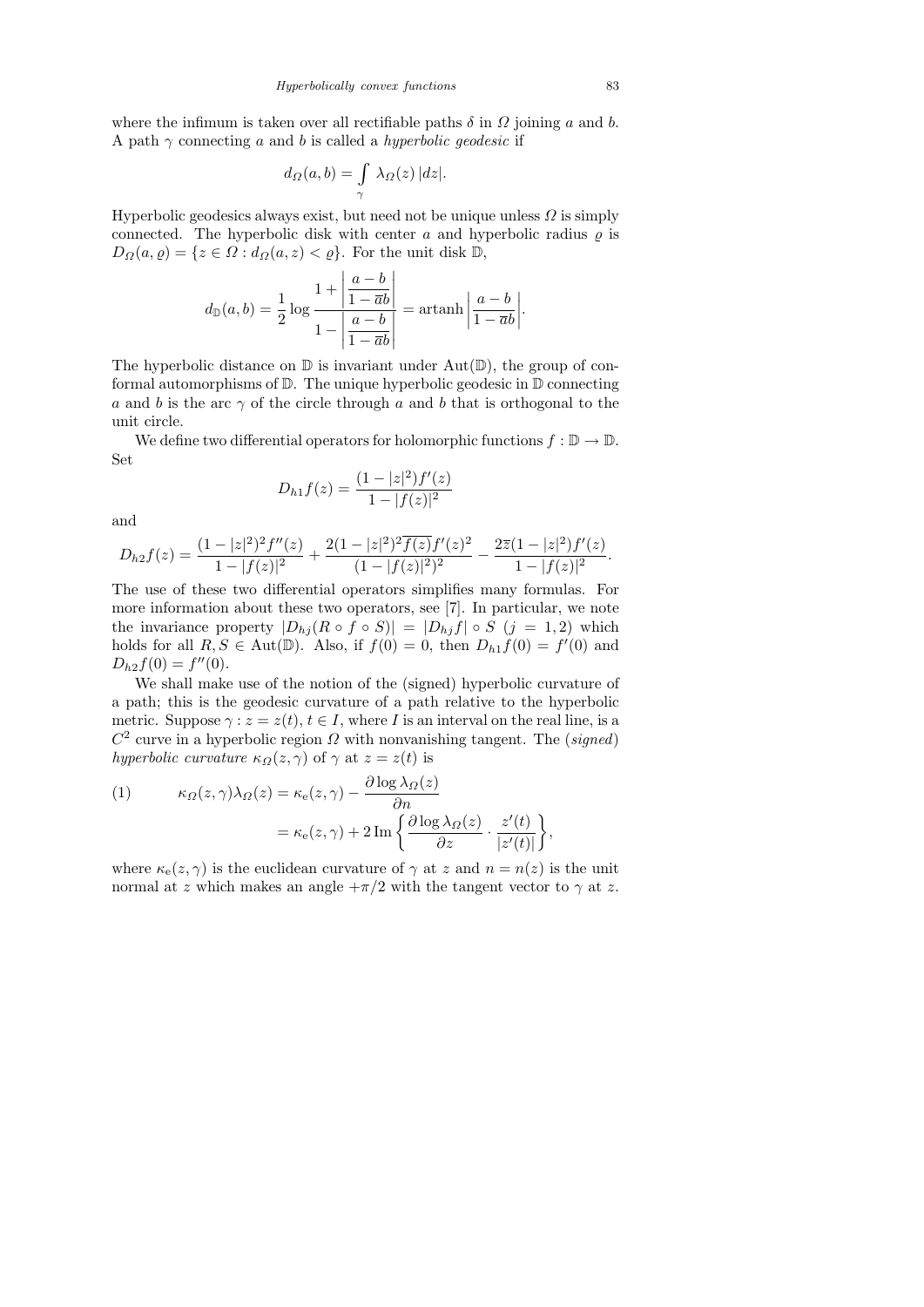In particular, if  $\Omega = \mathbb{D}$ , then

$$
\kappa_{\mathbb{D}}(z,\gamma) = (1 - |z|^2)\kappa_{\mathbf{e}}(z,\gamma) + 2\operatorname{Im}\left\{\frac{\overline{z(t)}z'(t)}{|z'(t)|}\right\}
$$

.

The hyperbolic curvature  $\kappa_D(0, \gamma)$  relative to D and the euclidean curvature  $\kappa_{\rm e}(0,\gamma)$  coincide at the origin. Hyperbolic curvature on  $\mathbb D$  is invariant under Aut(D); that is,  $\kappa_{\mathbb{D}}(S(z), S \circ \gamma) = \kappa_{\mathbb{D}}(z, \gamma)$  for any  $S \in \text{Aut}(\mathbb{D})$ . In  $\mathbb{D}$ the arcs of constant hyperbolic curvature are subarcs of (euclidean) circular arcs; hyperbolic geodesics have hyperbolic curvature zero. For a locally univalent function  $f : \mathbb{D} \to \mathbb{D}$  there is a simple formula relating the hyperbolic curvature of the paths  $\gamma : z = z(t)$  and  $f \circ \gamma$  [7]:

$$
(2) \qquad \kappa_{\mathbb{D}}(f(z), f \circ \gamma)|D_{h1}f(z)| = \kappa_{\mathbb{D}}(z, \gamma) + \operatorname{Im}\left\{\frac{D_{h2}f(z)}{D_{h1}f(z)} \cdot \frac{z'(t)}{|z'(t)|}\right\}.
$$

We briefly recall the notion of hyperbolic  $k$ -convexity; see [2] and [9] for additional information. A region  $\Omega \subset \mathbb{D}$  is called *hyperbolically k-convex*  $(k > 0)$  relative to hyperbolic geometry on  $\mathbb{D}$  if for any pair of distinct points  $a, b \in \Omega$  the two shortest arcs of constant hyperbolic curvature k connecting a and b lie in  $\Omega$ . A region  $\Omega$  is hyperbolically convex if for all  $a, b \in \Omega$  the hyperbolic geodesic connecting a and b lies in  $\Omega$ . Note that if  $\Omega$  is hyperbolically convex and  $0 \in \Omega$ , then  $\Omega$  is starlike with respect to the origin since hyperbolic geodesics in  $\mathbb D$  through the origin are euclidean line segments. A hyperbolically convex region may be regarded as a hyperbolically 0-convex region. The concept of hyperbolic  $k$ -convexity is invariant under Aut( $\mathbb{D}$ ). A univalent function f mapping  $\mathbb{D}$  into itself is called hyperbolically k-convex if the image region  $f(\mathbb{D})$  is hyperbolically k-convex. Hyperbolically  $k$ -convex functions were studied in [5] and [9].

It is known (see [2] and [9]) that  $\Omega \subset \mathbb{D}$  is hyperbolically k-convex if  $\partial\Omega$  is a Jordan curve of class  $C^2$  and  $\kappa_{\mathbb{D}}(z,\partial\Omega) \geq k$  for all  $z \in \partial\Omega$ . On the other hand, for  $k = 2$  and 4, Flinn and Osgood [2] showed that if  $\Omega \subset \mathbb{D}$ is hyperbolically k-convex with  $C^2$  boundary then  $\kappa_{\mathbb{D}}(z, \partial \Omega) \geq k$  for all  $z \in \partial \Omega$ . We now extend this result to all  $k \geq 0$ .

THEOREM 1. Let  $\Omega \subset \mathbb{D}$  be a hyperbolically k-convex region with  $C^2$ boundary. Then  $\kappa_{\mathbb{D}}(z, \partial \Omega) \geq k$  for all  $z \in \partial \Omega \cap \mathbb{D}$ .

P r o o f. Since both hyperbolic curvature and hyperbolic k-convexity are invariant under the group Aut(D), it is enough to show that  $\kappa_{\mathbb{D}}(0, \partial \Omega) \geq k$ if 0 ∈ ∂Ω.

First, we consider the case  $k > 0$ . Assume that  $\kappa_{\mathbb{D}}(0, \partial \Omega) < k$ . Then  $\kappa_e(0, \partial \Omega) = \kappa_{\mathbb{D}}(0, \partial \Omega) < k$ . Let L be the circular arc tangent to  $\partial \Omega$  at 0 with euclidean curvature k such that  $\Omega \cap \{z : |z| < \varepsilon\}$  lies inside L for sufficiently small  $\varepsilon > 0$ . Let  $\Delta$  be the region in  $\mathbb D$  outside L. Since  $\kappa_e(0, \gamma) < k$ , there are two points a and b in  $\mathbb D$  lying in different components of  $\Omega \cap \Delta$ . One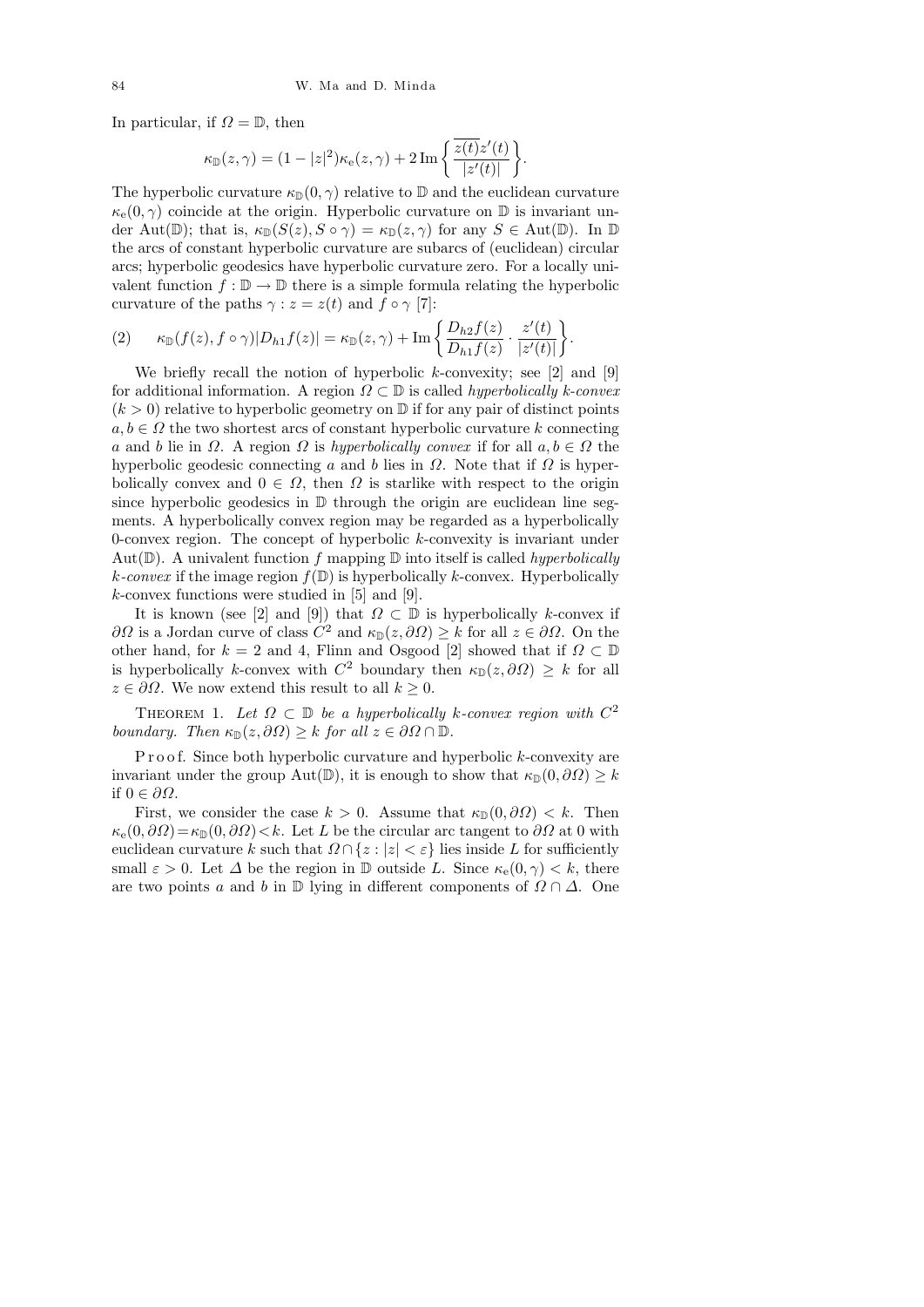of the curves connecting a and b with constant hyperbolic curvature  $k$  lies entirely in  $\overline{\Delta}$ , so it cannot lie entirely in  $\Omega$ . This contradicts the hyperbolic k-convexity of  $\Omega$ , so we must have  $\kappa_{\mathbb{D}}(0, \partial \Omega) \geq k$ .

When  $k = 0$ , we replace L by the straight line tangent to  $\partial\Omega$  at 0 and use a similar argument to that employed above.

3. Characterizations of hyperbolically convex functions. In [5] a transformation method was used to obtain a number of sharp growth and distortion theorems for hyperbolically k-convex functions when  $k \geq 2$ . For  $0 \leq k \leq 2$ , this transformation method does not seem applicable and the corresponding problems for hyperbolically k-convex functions when  $k \in$  $[0, 2)$  remain open. In this section, we use a different approach to investigate hyperbolically convex functions.

We present an example of a hyperbolically convex function which plays an important role in the class  $K_h(\alpha)$ .

EXAMPLE 1. For  $0 < \alpha \leq 1$ , let  $\gamma$  be the hyperbolic geodesic in  $\mathbb D$  which EXAMPLE 1. For  $0 < \alpha \leq 1$ , let  $\gamma$  be the hyperbolic geodesic in  $\psi$  which<br>is symmetric about the real axis and passes through  $-\alpha/(1 + \sqrt{1 - \alpha^2})$ . The geodesic  $\gamma$  determines two hyperbolic half-planes; let  $\Omega$  be the one that contains the origin. Elementary computation shows that

$$
g_{\alpha}(w) = \frac{w(1 + \alpha w)}{\alpha + w}
$$

maps  $\Omega$  conformally onto  $\mathbb D$  with  $g_{\alpha}(0) = 0$  and  $g'_{\alpha}(0) = 1/\alpha$ . If  $k_{\alpha} = g_{\alpha}^{-1}$ , then  $k_{\alpha}$  maps D conformally onto the hyperbolic half-plane  $\Omega$  with  $k_{\alpha}(0) = 0$ and  $k'_{\alpha}(0) = \alpha$ , so  $k_{\alpha} \in K_h(\alpha)$ . The function  $k_{\alpha}$  has the explicit expression

$$
k_{\alpha}(z) = \frac{2\alpha z}{1 - z + \sqrt{1 + 2(2\alpha^2 - 1)z + z^2}}
$$

and the power series expansion

$$
k_{\alpha}(z) = \alpha z + \alpha (1 - \alpha^2) z^2 + \alpha (1 - \alpha^2) (1 - 2\alpha^2) z^3 + \dots
$$

Now we give a different proof of the covering theorem for hyperbolically convex functions, which was obtained earlier by Mejia and Minda [9]. More precisely, they obtained the covering theorem for hyperbolically k-convex functions for all  $k \geq 0$ . For  $0 \leq k < 2$  they determined the radius of the disk covered by all normalized hyperbolically k-convex functions as the root of a complicated equation. Here we show that the covering theorem for the case  $k = 0$  is explicit and simple, which will be used to give a preliminary upper bound on the second coefficient of hyperbolically convex functions. A similar proof also works when  $0 < k < 2$ .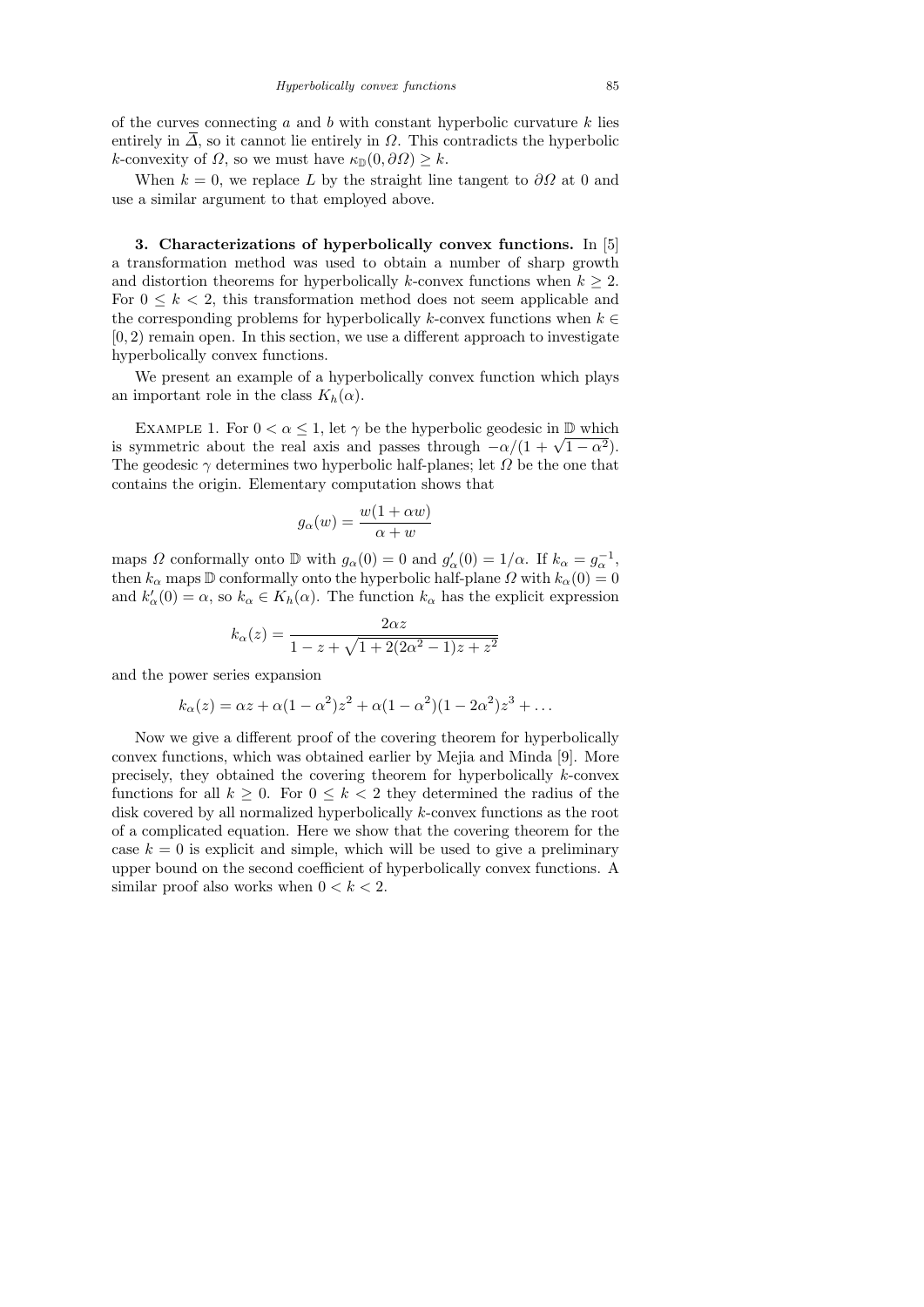THEOREM 2. Let  $f \in K_h(\alpha)$ . Then either  $f(\mathbb{D})$  contains the closed disk

$$
\left\{w:|w|\leq \frac{\alpha}{1+\sqrt{1-\alpha^2}}\right\}
$$

or else f is a rotation of  $k_{\alpha}$ , that is,  $f(z) = e^{i\theta} k_{\alpha} (e^{-i\theta} z)$  for some real  $\theta$ .

P r o o f. Let c be a point in  $\mathbb{D} \setminus f(\mathbb{D})$  which is closest to the origin. Then

$$
F(z) = \frac{f(z) - c}{1 - \overline{c}f(z)}
$$

is also hyperbolically convex and  $0 \notin F(\mathbb{D})$ . So  $F(\mathbb{D})$  must lie in some half-disk of  $D$  which has a diameter  $L'$  as part of its boundary. Let  $\Omega$  be the hyperbolic half-plane containing the origin and bounded by the image  $L = T(L')$  of L' under the conformal automorphism  $T(z) = (z+c)/(1+\overline{c}z)$ . Then  $f(\mathbb{D}) \subset \Omega$ . Note that  $c \in L \subset \mathbb{D} \setminus f(\mathbb{D})$  and c is a closest point to the origin in  $\mathbb{D} \setminus f(\mathbb{D})$ , so L must be symmetric with respect to the straight line passing through 0 and c. We may assume  $c < 0$  by rotating f if necessary; then L is symmetric with respect to the real axis. Consider the function  $k_{\beta}$ of Example 1, where  $\beta$  is determined from

$$
\frac{\beta}{1 + \sqrt{1 - \beta^2}} = -c.
$$

Define g by  $f(z) = k_{\beta}(g(z))$ ; then g is holomorphic and univalent in D with  $g(0) = 0$  and  $g(\mathbb{D}) \subset \mathbb{D}$ . In other words, f is subordinate to  $k_{\beta}$ ; this implies that  $\alpha \leq \beta$ . Therefore,

$$
|c| = \frac{\beta}{1 + \sqrt{1 - \beta^2}} \ge \frac{\alpha}{1 + \sqrt{1 - \alpha^2}}.
$$

If  $|c| = \alpha/(1 + \sqrt{1 - \alpha^2})$ , then  $\alpha = \beta$ ,  $g'(0) = 1$ ,  $g(z) = z$  and so  $f = k_{\alpha}$ . This completes the proof.

LEMMA 1. Suppose  $\Omega \subset \mathbb{D}$  is hyperbolically convex in  $\mathbb{D}$ . Then for  $c \in$  $\overline{\Omega} \cap \mathbb{D}$  and  $\rho > 0$ ,  $\Omega \cap D_{\mathbb{D}}(c, \rho)$  is hyperbolically convex in  $\Omega$ .

P r o o f. Since the hyperbolic distance and hyperbolic convexity are both invariant under Aut $(\mathbb{D})$ , we may assume that  $c = 0$ . Now we prove that the set  $\Omega \cap D_{\mathbb{D}}(0, \varrho) = \Omega \cap \{z : |z| < \tanh(\varrho)\}\$ is hyperbolically convex in  $\Omega$ . For each  $z \in \Omega$ , the half-open line segment  $(0, z]$  lies in  $\Omega$  because  $\Omega$ is hyperbolically convex. Consequently,  $\Omega$  is starlike with respect to 0. By Proposition 2 of [10], we see that  $\Omega \cap \{z : |z| < \tanh(\varrho)\}$  is hyperbolically convex in  $\Omega$ .

THEOREM 3. Suppose f is holomorphic and locally univalent in  $D$  with  $f(\mathbb{D}) \subset \mathbb{D}$ . Then the following are equivalent.

(i) f is hyperbolically convex.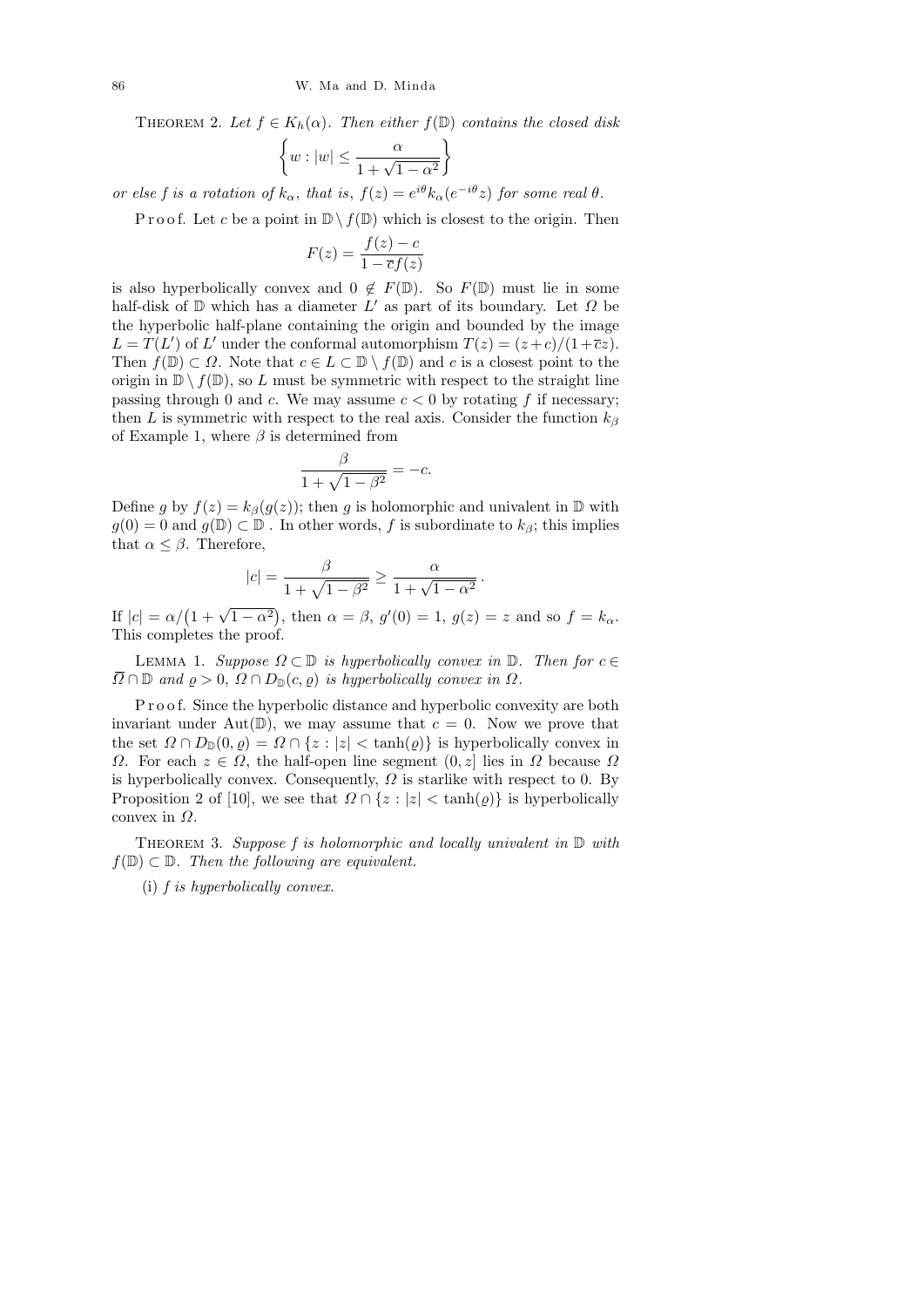(ii) For  $z \in \mathbb{D}$ ,

$$
\left|\frac{D_{h2}f(z)}{2D_{h1}f(z)}\right| < 1.
$$
\n(iii) For  $z \in \mathbb{D}$ ,

\n
$$
\operatorname{Re}\left\{\frac{zf''(z)}{f'(z)} + 1 + \frac{2z\overline{f(z)}f'(z)}{1 - |f(z)|^2}\right\} > 0.
$$

P r o o f. (i)  $\Rightarrow$  (ii). Because hyperbolic convexity and the quantity  $|D_{h2}f(z)/(2D_{h1}f(z))|$  are both invariant under Aut(D), we need only establish the implication in the case when  $z = 0$  and  $f(0) = 0$ . In this case we need to demonstrate that

$$
\left|\frac{f''(0)}{2f'(0)}\right| < 1.
$$

Let  $\Omega = f(\mathbb{D})$  and  $\beta > 0$  be the radius of the largest open euclidean disk centered at 0 that is contained in  $f(\mathbb{D})$ . Then  $\lambda_{\Omega}(f(z))|f'(z)| = 1/(1-|z|^2)$ and formula (1) yield

$$
\lambda_{\Omega}(0)\kappa_{\Omega}(0,\gamma) = \kappa_{\rm e}(0,\gamma) - \mathrm{Im}\left\{\frac{f''(0)}{f'(0)^2} \cdot \frac{w'(0)}{|w'(0)|}\right\}
$$

for a smooth curve  $\gamma : w = w(t)$  with  $w(0) = 0$ . As  $\{w : |w| \leq \beta\} \subset \overline{\Omega}$ , Lemma 1 implies that  $\Omega \cap D_{\mathbb{D}}(\beta e^{i\theta}, \text{artanh}(\beta))$  is hyperbolically convex in  $Ω$  for all real  $θ$ . Note that

$$
D_{\mathbb{D}}(\beta e^{i\theta}, \operatorname{artanh}(\beta)) = \left\{ w : \left| \frac{w - \beta e^{i\theta}}{1 - \beta e^{-i\theta} w} \right| < \beta \right\}
$$

is a euclidean disk with radius  $\beta/(1+\beta^2)$  and has the origin as a boundary point. Let  $\gamma_{\theta} : w = w(t)$ , with  $w(0) = 0$ , be a parametrization of the part of the boundary of this disk that lies in  $\Omega$ . Then  $\kappa_e(0, \gamma_\theta) = \beta + 1/\beta$ . From Theorem 1 we deduce that  $\kappa_{\Omega}(0, \gamma_{\theta}) \geq 0$  for all real  $\theta$ . We may now conclude that

$$
\left|\frac{f''(0)}{f'(0)^2}\right| \leq \beta + \frac{1}{\beta}.
$$

Set  $\alpha = |f'(0)|$ . If f is not a rotation of the function  $k_{\alpha}$  given in Exambet  $\alpha = |f'(0)|$ . If f is not a rotation of the function  $\kappa_{\alpha}$  given in Example 1, then we know from Theorem 2 that  $1 > \beta > \alpha/(1 + \sqrt{1 - \alpha^2})$ . This yields

$$
\left|\frac{f''(0)}{2f'(0)}\right| \le \frac{\alpha}{2}\left(\beta + \frac{1}{\beta}\right) < 1.
$$

On the other hand, if f is a rotation of  $k_{\alpha}$ , then

$$
\left| \frac{f''(0)}{2f'(0)} \right| = 1 - \alpha^2 < 1.
$$

This shows that  $(i) \Rightarrow (ii)$ .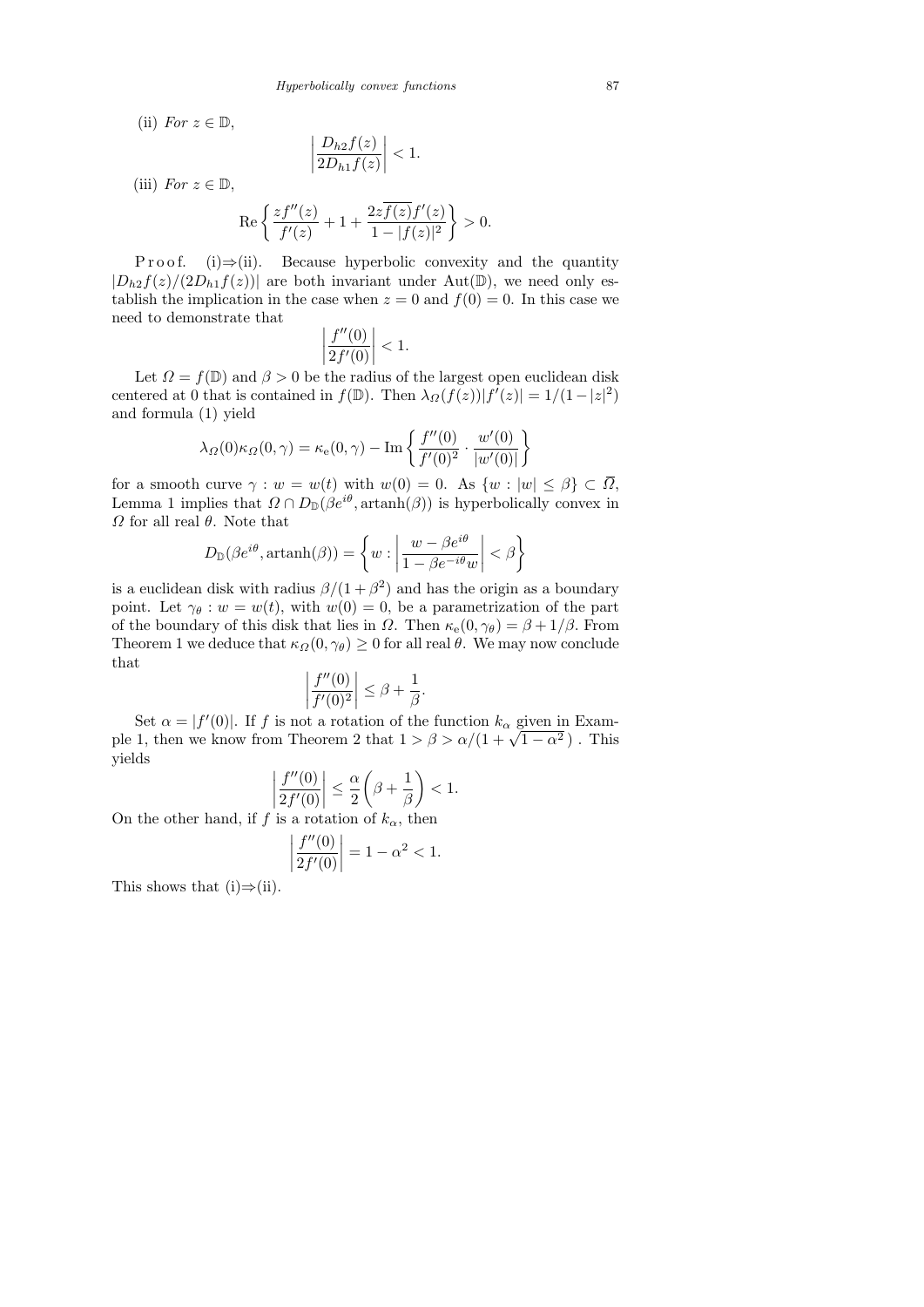$(ii) \Rightarrow (iii)$ . Condition (ii) means that

 $\overline{\phantom{a}}$ I  $\overline{\phantom{a}}$  $\mid$ 

$$
\frac{(1-|z|^2)f''(z)}{f'(z)} + \frac{2(1-|z|^2)\overline{f(z)}f'(z)}{1-|f(z)|^2} - 2\overline{z} < 2,
$$

or

$$
\left|\frac{zf''(z)}{f'(z)}+1+\frac{2z\overline{f(z)}f'(z)}{1-|f(z)|^2}-\frac{1+|z|^2}{1-|z|^2}\right|<\frac{2|z|}{1-|z|^2}.
$$

This yields

$$
\operatorname{Re}\left\{\frac{zf''(z)}{f'(z)}+1+\frac{2z\overline{f(z)}f'(z)}{1-|f(z)|^2}\right\} > \frac{1-|z|}{1+|z|} > 0.
$$

(iii) $\Rightarrow$ (i). We start by showing that the image under f of every circle centered at the origin has positive hyperbolic curvature. For  $0 < r < 1$ , consider the euclidean disk  $D(0, r)$ , with center 0 and radius r and its positively oriented boundary  $\gamma : z(t) = re^{it}$ ,  $0 \le t \le 2\pi$ . We know [7] that  $\kappa_{\mathbb{D}}(z,\gamma) = r + r^{-1} > 2$  and from formula (2) we get

$$
\kappa_{\mathbb{D}}(f(z), f \circ \gamma)|D_{h1}f(z)|
$$
\n
$$
= \kappa_{\mathbb{D}}(z, \gamma) + \text{Im}\left\{\frac{D_{h2}f(z)}{D_{h1}f(z)} \cdot \frac{iz}{r}\right\} = \kappa_{\mathbb{D}}(z, \gamma) + \text{Re}\left\{\frac{D_{h2}f(z)}{D_{h1}f(z)} \cdot \frac{z}{r}\right\}
$$
\n
$$
= \frac{1}{r}\left[r^2 + 1 + \text{Re}\left\{\frac{(1-|z|^2)zf''(z)}{f'(z)} + \frac{2(1-|z|^2)z\overline{f(z)}f'(z)}{1-|f(z)|^2} - 2|z|^2\right\}\right]
$$
\n
$$
= \frac{1}{r}\left[r^2 + 1 + (1-r^2)\text{Re}\left\{\frac{zf''(z)}{f'(z)} + 1 + \frac{2z\overline{f(z)}f'(z)}{1-|f(z)|^2} - \frac{1+|z|^2}{1-|z|^2}\right\}\right].
$$

By making use of (iii) we see that  $\kappa_{\mathbb{D}}(f(z), f \circ \gamma) > 0$ .

Next we show that f is univalent in  $\mathbb{D}$ . We may assume that  $f(0) =$ 0. If not, replace f by the function  $F(z) = (f(z) - f(0))/(1 - \overline{f(0)}f(z))$ which also has the property that  $F \circ \gamma$  has positive hyperbolic curvature for  $0 < r < 1$  since hyperbolic curvature is invariant under Aut $(\mathbb{D})$ . Let  $R = \sup\{r : f \text{ is univalent in } D(0,r)\}.$  Note that  $R > 0$  because f is locally univalent. If  $R = 1$ , we are done. Suppose  $0 < R < 1$ . Then  $f(D(0,R))$  is hyperbolically convex because f is univalent in  $D(0, R)$  and  $\partial f(D(0, R))$  has positive hyperbolic curvature. In particular,  $f$  is starlike with respect to the origin in  $D(0, R)$ . This implies that  $f(\partial D(0, R))$  is an analytic curve which is starlike with respect to the origin. Therefore, f is injective on  $\partial D(0, R)$ . But if f is injective on the compact set  $D(0, R)$ , then f must remain injective on a slightly larger disk, which contradicts the definition of R. Consequently, we must have  $R = 1$ .

Thus, f is univalent in  $\mathbb D$  and  $f(D(0,r))$  is hyperbolically convex for  $0 < r < 1$ . Let  $\{r_n\}$  be an increasing sequence of positive numbers tending to 1. Because an increasing union of hyperbolically convex sets is again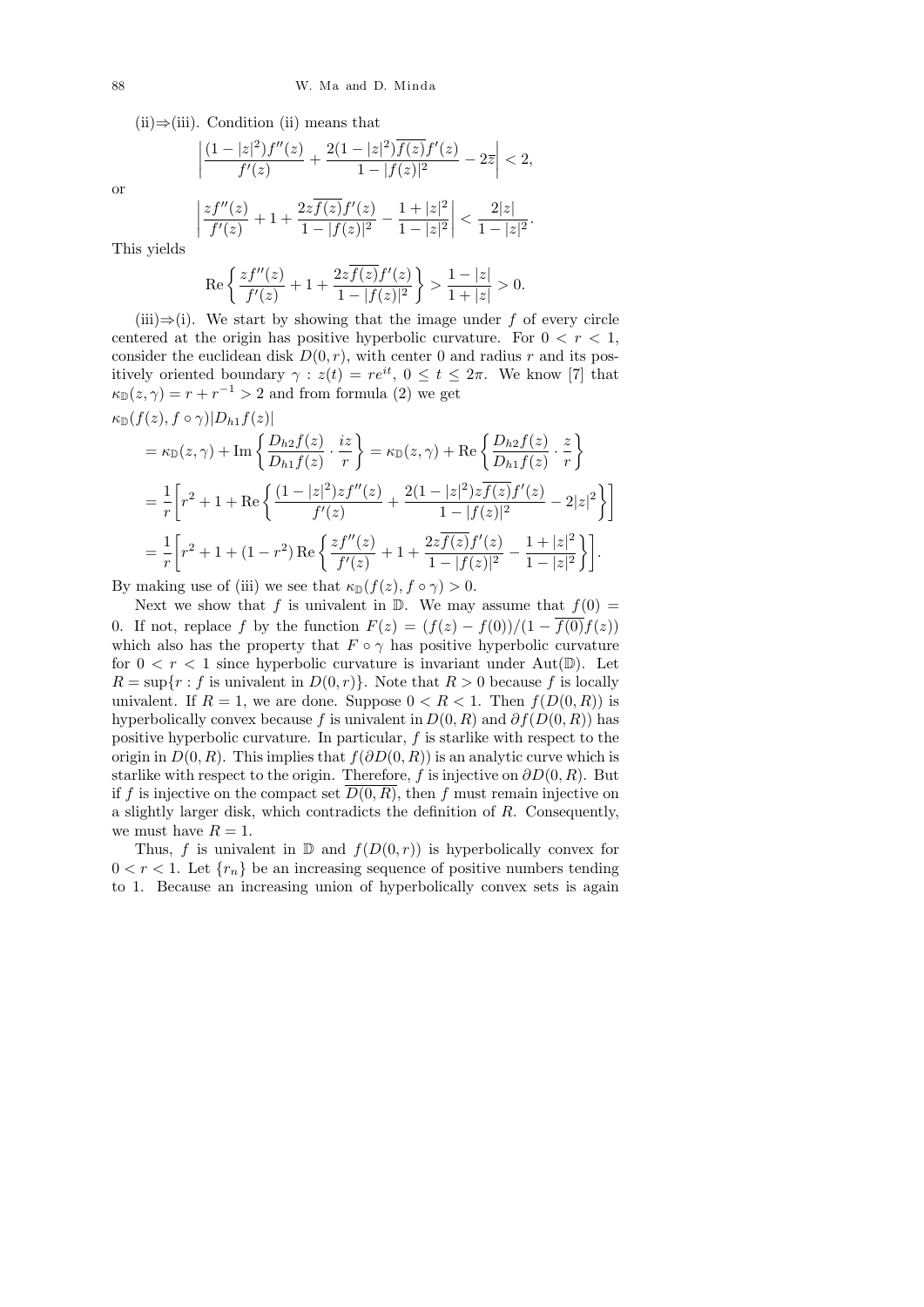hyperbolically convex, the set  $f(\mathbb{D}) = \bigcup \{f(D(0, r_n)) : n = 1, 2, 3, \ldots\}$  is hyperbolically convex.

COROLLARY. Let f be holomorphic and univalent in  $\mathbb D$  with  $f(\mathbb D) \subset \mathbb D$ . Then f is hyperbolically convex if and only if f maps every subdisk of  $D$  onto a hyperbolically convex region. In particular, for  $0 < r < 1$  the function  $f(rz)$  is hyperbolically convex.

P r o o f. In the proof of (iii) $\Rightarrow$ (i) we showed that  $f(D(0, r))$  is hyperbolically convex whenever  $f$  is hyperbolically convex. By making use of the invariance of hyperbolic convexity under  $Aut(\mathbb{D})$ , we may easily extend this result to any subdisk of D.

R e m a r k. This corollary is the hyperbolic analog of a theorem of Study for euclidean convex functions [15]. There is a similar result for spherically convex functions [8].

We next discuss another characterization for hyperbolically convex functions which relates to euclidean starlikeness.

THEOREM 4. Suppose  $f$  is holomorphic and locally univalent in  $D$  with  $f(\mathbb{D}) \subset \mathbb{D}$ . Then the following are equivalent.

- (i) f is hyperbolically convex.
- (ii) For each  $a \in \mathbb{D}$  the function

$$
F_a(z) = \frac{f\left(\frac{z+a}{1+\overline{a}z}\right) - f(a)}{1 - \overline{f(a)}f\left(\frac{z+a}{1+\overline{a}z}\right)}
$$

is starlike with respect to the origin in D.

(iii) For  $(z, a) \in \mathbb{D} \times \mathbb{D}$ ,

$$
\operatorname{Re}\left\{\frac{(z-a)(1-\overline{a}z)f'(z)}{(f(z)-f(a))(1-\overline{f(a)}f(z))}\right\}>0.
$$

P r o o f. (i)  $\Rightarrow$  (ii). If f is hyperbolically convex, then so is  $F_a$  for each  $a \in \mathbb{D}$  and  $F_a(0) = 0$ . Because a hyperbolically convex region in  $\mathbb{D}$  which contains the origin is starlike with respect to the origin, the function  $F_a$  is starlike with respect to the origin.

(ii)⇒(i). Suppose  $F_a$  is starlike with respect to the origin for each  $a \in \mathbb{D}$ . Fix  $a, b \in \mathbb{D}$ . Then the segment

$$
[0, F_a((b-a)/(1-\overline{a}b))] = [0, (f(b) - f(a))/(1 - f(a)f(b))]
$$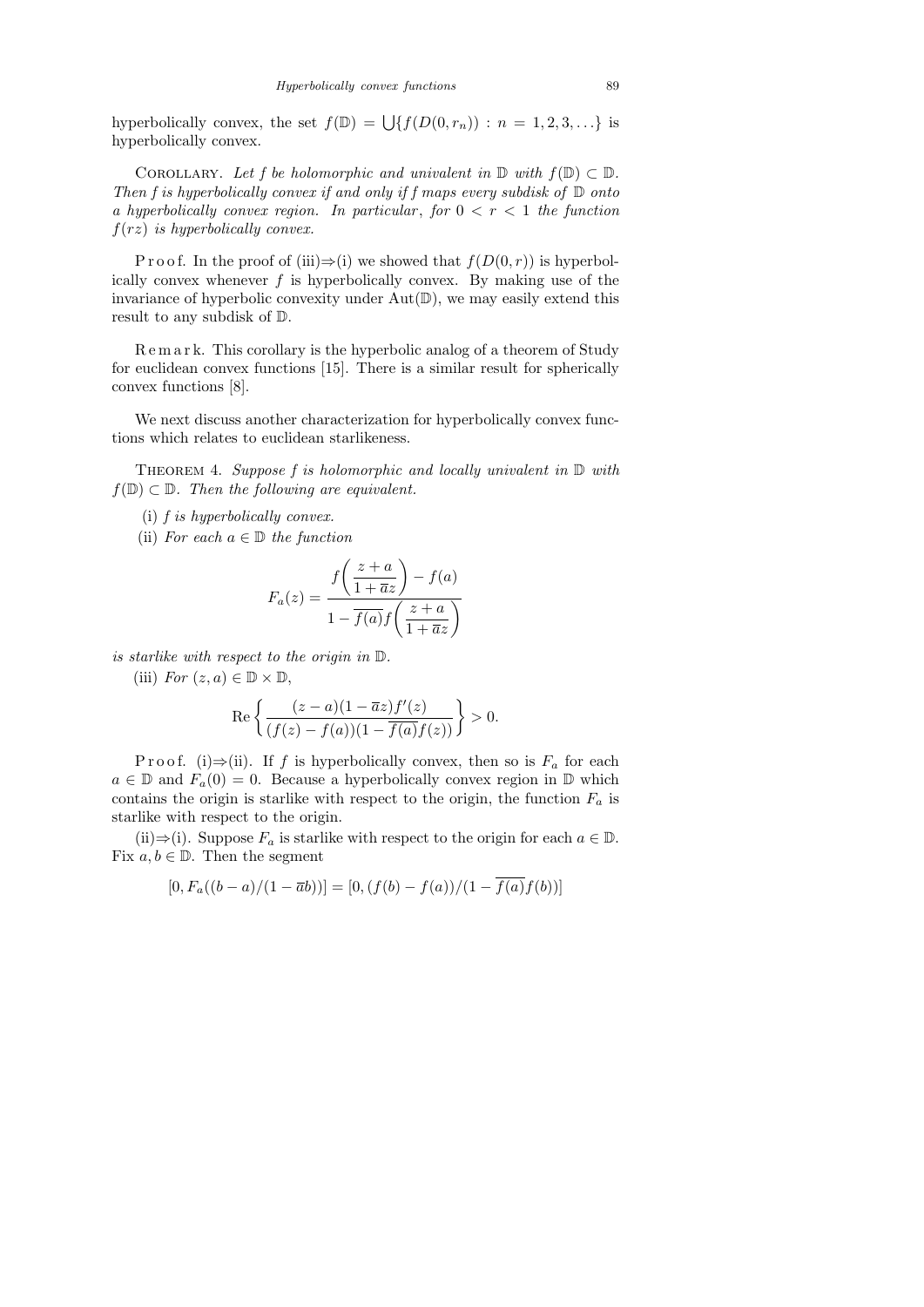lies in  $F_a(\mathbb{D})$ . Note that

$$
f(z) = \frac{F_a\left(\frac{z-a}{1-\overline{a}z}\right) + f(a)}{1 + \overline{f(a)}F_a\left(\frac{z-a}{1-\overline{a}z}\right)}.
$$

Therefore, the conformal automorphism  $T(w) = (w + f(a))/(1 + \overline{f(a)}w)$  of  $\mathbb D$ maps  $F_a(\mathbb{D})$  onto  $f(\mathbb{D})$ . Because T also maps  $[0, F_a((b-a)/(1-\overline{a}b))]$  onto the hyperbolic geodesic connecting  $f(a)$  and  $f(b)$ , it follows that the hyperbolic geodesic joining  $f(a)$  and  $f(b)$  lies in  $f(\mathbb{D})$ . Thus, f is hyperbolically convex.

(ii)⇔(iii). Since the function  $F_a$  satisfies  $F_a(0) = 0$ , it is starlike with respect to the origin if and only if for  $z \in \mathbb{D}$ 

$$
\operatorname{Re}\left\{\frac{zF_a'(z)}{F_a(z)}\right\} > 0.
$$

For  $w = (z + a)/(1 + \overline{a}z)$  we have

$$
\frac{zF_a'(z)}{F_a(z)} = \frac{(1-|f(a)|^2)(w-a)(1-\overline{a}w)f'(w)}{(1-|a|^2)(f(w)-f(a))(1-\overline{f(a)}w)}
$$

.

Upon replacing  $w$  by  $z$ , we obtain the desired inequality.

4. Growth and distortion theorems for hyperbolically convex **functions.** Although the inequality  $|D_{h2}f(z)/(2D_{h1}f(z))| < 1$  ( $z \in \mathbb{D}$ ) of Theorem 3 characterizes hyperbolically convex functions, it is not a sharp inequality. We now establish the sharp version of Theorem 3(ii) by using a technique of Wirths [16].

THEOREM 5. Let f be hyperbolically convex in  $\mathbb{D}$ . Then, for  $z \in \mathbb{D}$ ,  $|D_{h2}f(z)/(2D_{h1}f(z))| \leq 1 - |D_{h1}f(z)|^2$ .

P r o o f. By considering  $f(rz)$  and letting r tend to 1 if necessary, we may assume that f is holomorphic and univalent on  $\overline{D}$  with  $|f(z)| \leq R < 1$  $(z \in \overline{\mathbb{D}})$ . Define

$$
H_f(z) = \frac{|D_{h1}f(z)|^2}{1 - |D_{h2}f(z)/(2D_{h1}f(z))|}.
$$

The desired inequality is the same as  $H_f(z) \leq 1$ . Under our assumptions,  $H_f(z)$  tends to 0 as |z| tends to 1. If the inequality  $H_f(z) \leq 1$  were not valid, then there would exist  $a \in \mathbb{D}$  such that  $H_f(a) > 1$  and  $H_f(z) \leq H_f(a)$ in a neighborhood of a. Without loss of generality we may assume  $a = 0$ . Otherwise, we compose f with an appropriate conformal automorphism of  $D$ and use the invariance properties of hyperbolic convexity and the operators  $D_{h1}$  and  $D_{h2}$ .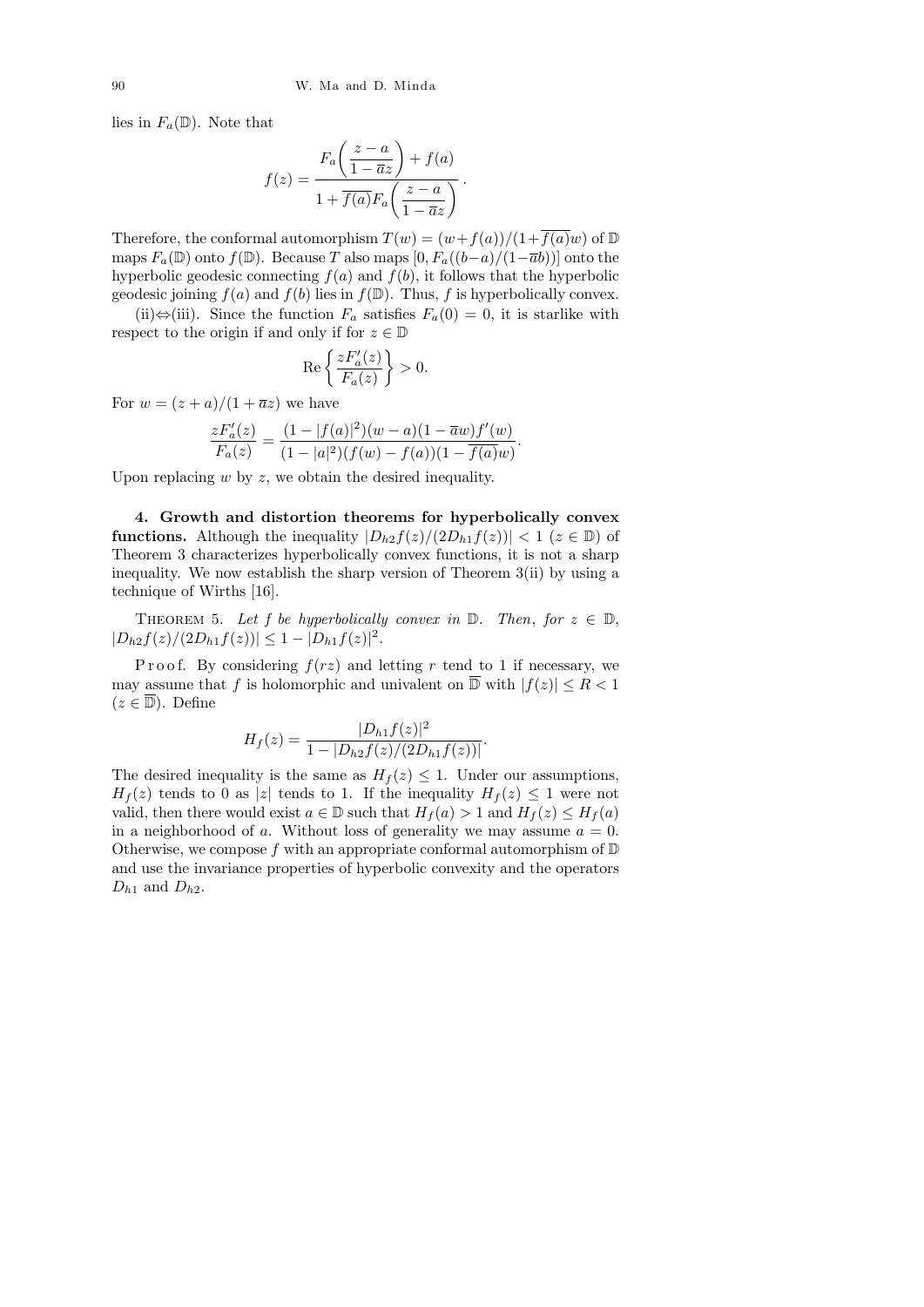Let

$$
f(z) = a_1 z + a_2 z^2 + a_3 z^3 + \dots = a_1 [z + A_2 z^2 + A_3 z^3 + \dots].
$$
  
We are assuming that  $H_f(z) \le H_f(0)$  in a neighborhood of 0 and

$$
H_f(0) = \frac{|a_1|^2}{1 - |A_2|} > 1.
$$

The inequality  $H_f(z) \leq H_f(0)$  is equivalent to

 $M_f(z) \equiv |a_1|^2 - |a_1|^2 |D_{h2}f(z)/(2D_{h1}f(z))| - (1 - |A_2|)|D_{h1}f(z)|^2 \geq 0.$ 

Direct computation gives

$$
M_f(z) = \text{Re}\{R_1 z\} + \text{Re}\{R_2 z^2\} + R_3 |z|^2 + O(|z|^3),
$$

where

$$
R_1 = -|a_1|^2 \frac{A_2}{|A_2|} \left( \frac{3A_3 \overline{A}_2}{A_2} - 6|A_2|^2 + |a_1|^2 - 1 + 4|A_2| \right)
$$

and

$$
\frac{4|A_2|}{|a_1|^2}R_3 = \left|\frac{3A_3\overline{A}_2}{A_2} - 2|A_2|^2 + |a_1|^2 - 1\right|^2 - 2|3A_3 - 2A_2^2|^2
$$
  
- 8|a\_1|^2|A\_2|^2 + 4|A\_2|^2 - 2(1 - |a\_1|^2)^2 - 16|A\_2|^3(1 - |A\_2|)  
+ 8(1 - |a\_1|^2)|A\_2|(1 - |A\_2|).

(To aid the reader in verifying the preceding expressions for  $R_1$  and  $R_3$ , we give a number of intermediate formulas in an appendix.) The fact that  $M_f(z) \geq 0$  in a neighborhood of 0 yields  $R_1 = 0$  and  $R_3 \geq 0$ . Thus

$$
\frac{3A_3\overline{A}_2}{A_2} - 6|A_2|^2 + |a_1|^2 - 1 + 4|A_2| = 0,
$$

from which we see that

$$
\left|\frac{3A_3\overline{A}_2}{A_2} - 2|A_2|^2 + |a_1|^2 - 1\right|^2 = 16|A_2|^2(1 - |A_2|)^2
$$

and

$$
|3A_3 - 2A_2^2|^2 = (4|A_2|^2 - 4|A_2| + 1 - |a_1|^2)^2.
$$

Furthermore, we have

$$
\frac{4|A_2|}{|a_1|^2}R_3 = -4(|A_2| - 1 + |a_1|^2)(-4|A_2|^2 + 5|A_2| - 1 + |a_1|^2).
$$

Since  $H_f(0) > 1, |A_2| - 1 + |a_1|^2 > 0$ . From Theorem 3 we see that  $|A_2| < 1$ . It is easy to check that  $-4|A_2|^2+5|A_2|-1+|a_1|^2>0$  when  $1-|a_1|^2<|A_2|<1$ . But this contradicts  $R_3 \geq 0$ . So we must have  $H_f(z) \leq 1$  for all  $z \in \mathbb{D}$ .

COROLLARY. If  $f \in K_h(\alpha)$ , then  $|f''(0)| \leq 2\alpha(1-\alpha^2)$ . Equality holds for  $k_{\alpha}$  and its rotations.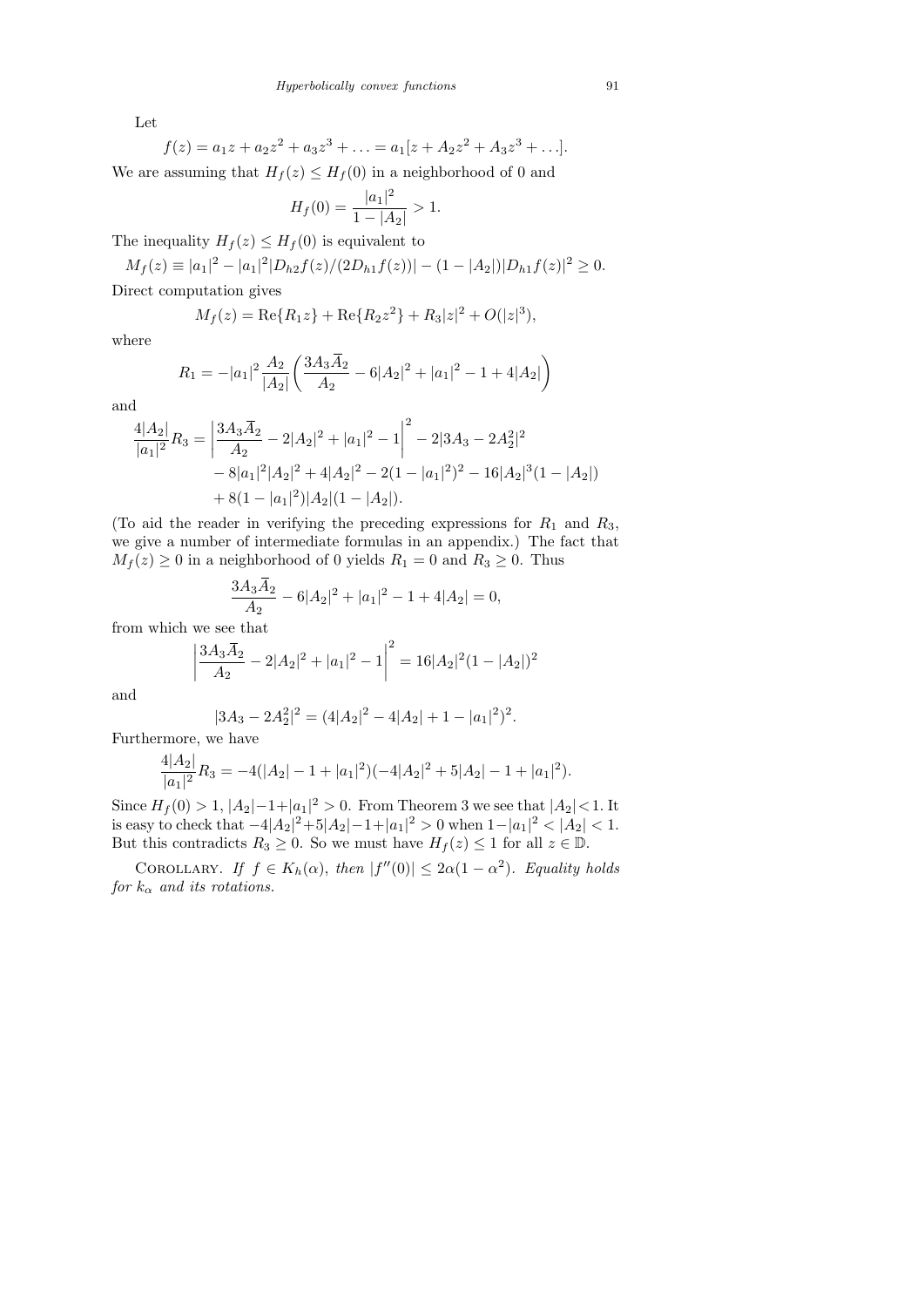Remark. For f univalent in  $\mathbb D$  with  $f(\mathbb D) \subset \mathbb D$ ,  $f(0) = 0$  and  $f'(0) =$  $\alpha > 0$ , Pick [13] established the sharp bound  $|f''(0)| \leq 4\alpha(1-\alpha)$ ; see [2] for a simple proof. The preceding corollary is an improvement of this result for hyperbolically convex functions. The analogous bound for spherically convex functions is given in [11].

THEOREM 6. Suppose f is hyperbolically convex in  $\mathbb D$  and  $f \notin \text{Aut}(\mathbb D)$ . Then for any path  $\gamma$  in  $\mathbb D$  from a to b,

$$
\frac{|D_{h1}f(a)|}{\sqrt{1-|D_{h1}f(a)|^2}} \exp[-2\operatorname{length}_h(\gamma)]
$$
  

$$
\leq \frac{|D_{h1}f(b)|}{\sqrt{1-|D_{h1}f(b)|^2}} \leq \frac{|D_{h1}f(a)|}{\sqrt{1-|D_{h1}f(a)|^2}} \exp[2\operatorname{length}_h(\gamma)],
$$

where length<sub>h</sub>( $\gamma$ ) is the hyperbolic length of the path  $\gamma$ .

Proof. It suffices to establish the upper bound because the lower bound then follows by interchanging the roles of a and b. Let  $\gamma : z = z(s), 0 \le s \le$  $L = \text{length}_h(\gamma)$ , be a parametrization of  $\gamma$  by hyperbolic arc length. This implies that

$$
z'(s) = [1 - z(s)\overline{z(s)}]e^{i\theta(s)}.
$$

Direct calculation then results in (see [7])

$$
\frac{(d/ds)|D_{h1}f(z)|}{|D_{h1}f(z)|} = \frac{d}{ds}\log|D_{h1}f(z)| = \text{Re}\left\{\frac{D_{h2}f(z)}{D_{h1}f(z)}e^{i\theta(s)}\right\} \le \left|\frac{D_{h2}f(z)}{D_{h1}f(z)}\right|.
$$

Theorem 5 gives

$$
\frac{(d/ds)|D_{h1}f(z)|}{|D_{h1}f(z)|(1-|D_{h1}f(z)|^2)} \leq 2,
$$

since  $f \notin Aut(\mathbb{D})$ . By integrating this differential inequality over the interval  $[0, L]$ , we obtain

$$
\log \frac{|D_{h1}f(b)|\sqrt{1-|D_{h1}f(a)|^2}}{|D_{h1}f(a)|\sqrt{1-|D_{h1}f(b)|^2}} \le 2L.
$$

This gives the upper bound in the theorem.

COROLLARY. For  $f \in K_h(\alpha)$ , we have the sharp bounds

$$
\frac{\alpha(1-|z|)}{\sqrt{(1+|z|)^2 - 4\alpha^2|z|}} = D_{h1}k_{\alpha}(-|z|) \le |D_{h1}f(z)| \le D_{h1}k_{\alpha}(|z|)
$$

$$
= \frac{\alpha(1+|z|)}{\sqrt{(1-|z|)^2 + 4\alpha^2|z|}}.
$$

P r o o f. These inequalities are trivial for  $\alpha = 1$ . If  $\alpha \in (0,1)$ , then f is not a conformal automorphism of D. To establish the inequalities in this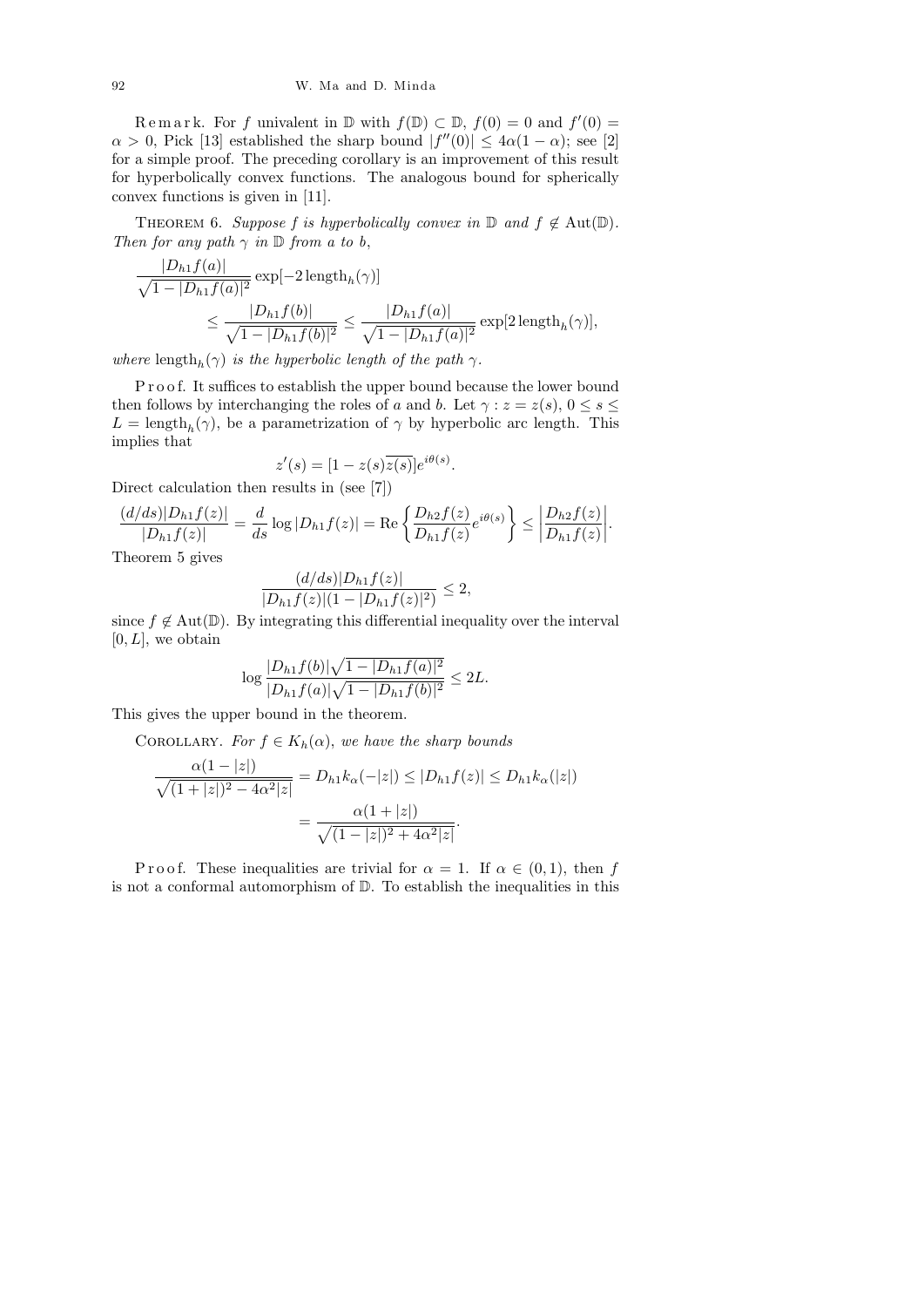case, let  $a = 0$ ,  $b = z$  and  $\gamma$  be the hyperbolic geodesic from 0 to z in the theorem. Since  $D_{h1}f(0) = \alpha$ , the theorem becomes

$$
\frac{\alpha}{\sqrt{1-\alpha^2}} \cdot \frac{1-|z|}{1+|z|} \le \frac{|D_{h1}f(z)|}{\sqrt{1-|D_{h1}f(z)|^2}} \le \frac{\alpha}{\sqrt{1-\alpha^2}} \cdot \frac{1+|z|}{1-|z|}.
$$

Because  $t/\sqrt{1-t^2}$  is an increasing function on  $(0, 1)$ , the desired inequalities follow from solving the above inequalities for  $|D_{h1}f(z)|$ . All that remains is to calculate  $D_{h1}k_{\alpha}(x)$  for  $-1 < x < 1$ , which can be done directly using the expression for  $k_{\alpha}$ .

THEOREM 7. Let  $f \in K_h(\alpha)$ . Then we have sharp estimates

$$
-k_{\alpha}(-|z|) \le |f(z)| \le k_{\alpha}(|z|).
$$

P r o o f. To prove the upper bound, fix any  $a \in \mathbb{D}$ , set  $\gamma = [0, a]$  and  $\Gamma = f \circ \gamma$ . Then from the Corollary to Theorem 6,

$$
d_{\mathbb{D}}(0, f(a)) \leq \int_{\Gamma} \frac{|dw|}{1 - |w|^2} = \int_{\gamma} \frac{|f'(z)||dz|}{1 - |f(z)|^2} = \int_{\gamma} |D_{h1}f(z)| \frac{|dz|}{1 - |z|^2}
$$
  

$$
\leq \int_{\gamma} D_{h1}k_{\alpha}(|z|) \frac{|dz|}{1 - |z|^2} = \int_{0}^{|z|} D_{h1}k_{\alpha}(t) \frac{dt}{1 - t^2}
$$
  

$$
= \int_{0}^{|z|} \frac{k'_{\alpha}(t) dt}{1 - k_{\alpha}(t)^2} = d_{\mathbb{D}}(0, k_{\alpha}(|z|)).
$$

This is equivalent to the upper bound.

In order to establish the lower bound, fix  $r = |z|$ ,  $0 < r < 1$ , and assume  $f(a)$  is the nearest point to the origin on  $f({z : |z| = r})$ . Set  $\Gamma = [0, f(a)]$ and  $\gamma = f^{-1} \circ \Gamma$ . By using the Corollary to Theorem 6, we have

$$
d_{\mathbb{D}}(0, f(a)) = \int_{\Gamma} \frac{|dw|}{1 - |w|^2} = \int_{\gamma} \frac{|f'(z)||dz|}{1 - |f(z)|^2} = \int_{\gamma} |D_{h1}f(z)| \frac{|dz|}{1 - |z|^2}
$$
  

$$
\geq \int_{\gamma} D_{h1}k_{\alpha}(-|z|) \frac{d|z|}{1 - |z|^2} = \int_{0}^{|z|} D_{h1}k_{\alpha}(-t) \frac{dt}{1 - (-t)^2}
$$
  

$$
= \int_{0}^{|z|} \frac{k'_{\alpha}(-t) dt}{1 - k_{\alpha}(-t)^2} = d_{\mathbb{D}}(0, -k_{\alpha}(-|z|)).
$$

The inequalities  $d_{\mathbb{D}}(0, f(z)) \geq d_{\mathbb{D}}(0, f(a)) \geq d_{\mathbb{D}}(0, -k(-|z|))$  then imply the desired lower bound.

5. The radius of hyperbolic convexity. For the class  $SB(\alpha)$  we shall determine the sharp radius of hyperbolic convexity. In fact, it is no more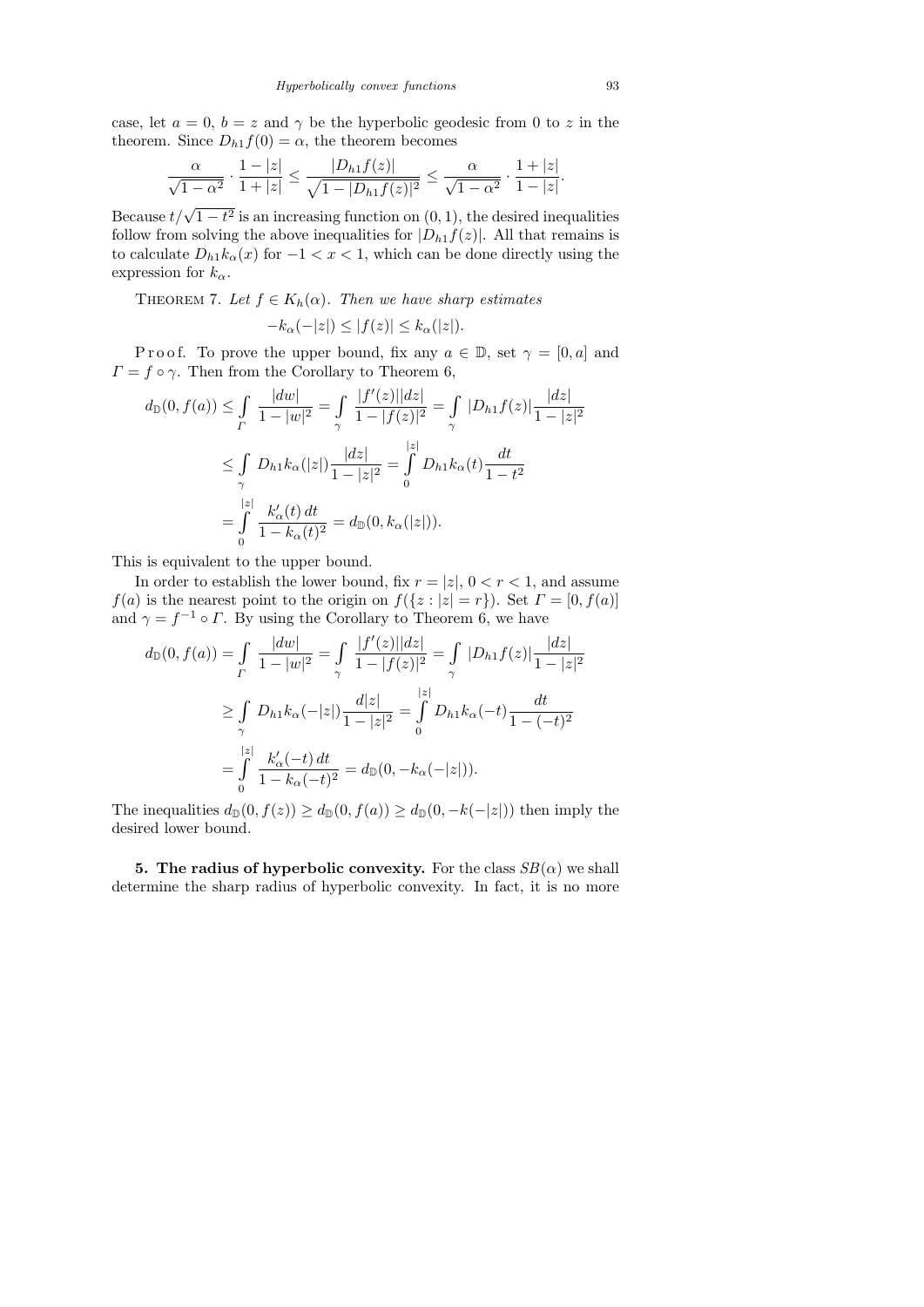difficult to determine the sharp radius of hyperbolic k-convexity for  $k \in$  $[0, 4]$ , so we do this.

Example 2. The function

$$
K_{\alpha}(z) = \frac{4\alpha z}{\left[\sqrt{(1-z)^2 + 4\alpha z} + 1 - z\right]^2}
$$

belongs to  $SB(\alpha)$  and satisfies the functional relationship

$$
\left(\frac{1+K_{\alpha}(z)}{1-K_{\alpha}(z)}\right)^2 - 1 = \alpha \left[ \left(\frac{1+z}{1-z}\right)^2 - 1 \right].
$$

The image  $K_{\alpha}(\mathbb{D})$  is the unit disk with the segment

$$
\left(-1, \frac{-\alpha}{2 - \alpha + 2\sqrt{1 - \alpha}}\right]
$$

removed. The function  $K_{\alpha}$  is extremal for several problems over the class  $SB(\alpha)$ . For example, if  $F \in SB(\alpha)$ , then

$$
|F''(0)| \le 4\alpha(1-\alpha) = 4|F'(0)|(1-|F'(0)|)
$$

with equality if and only if F is a rotation of  $K_{\alpha}$  [13]. This is formulated in invariant terms as

(3) 
$$
|D_{h2}f(z)| \le 4|D_{h1}f(z)|(1-|D_{h1}f(z)|)
$$

for any univalent function  $f$  mapping  $D$  into itself. Direct calculation using the functional equation for  $K_{\alpha}$  yields

$$
D_{h2}K_{\alpha}(x) = 4D_{h1}K_{\alpha}(x)(1 - D_{h1}K_{\alpha}(x))
$$

for  $x \in (-1, 1)$ . Another sharp result is that for  $F \in SB(\alpha)$ ,

(4) 
$$
\frac{\alpha(1-|z|)^2}{(1+|z|)^2-4\alpha|z|} \le |D_{h1}F(z)| \le \frac{\alpha(1+|z|)^2}{(1-|z|)^2+4\alpha|z|}
$$

with equality if and only if F is a rotation of  $K_{\alpha}$  ([7], [13]).

THEOREM 8. For  $k \in [0, 4]$  the radius of hyperbolic k-convexity for the family  $SB(\alpha)$  is the unique root  $r(\alpha, k)$  in the interval  $(0, 1]$  of the polynomial

$$
p_{\alpha,k}(r) = r^4 - (2 + \alpha k)r^3 + (8\alpha + 2\alpha k - 6)r^2 - (2 + \alpha k)r + 1.
$$

The root  $r(\alpha, k)$  is an increasing function of  $\alpha$  which satisfies the sharp bounds

$$
2 - \sqrt{3} \le r(\alpha, k) \le \begin{cases} 1 & \text{if } 0 \le k \le 2, \\ \left[k - \sqrt{k^2 - 4}\right] / 2 & \text{if } 2 \le k \le 4. \end{cases}
$$

In particular,  $r(\alpha, 4)$  is the constant 2 – 3, independent of  $\alpha$ .

P r o o f. Note that if  $\gamma : z(t) = re^{it}$  is the positively oriented circle of radius  $r \in (0,1)$ , then  $\kappa_{\mathbb{D}}(z,\gamma) = r + r^{-1}$ . By formula (2) we wish to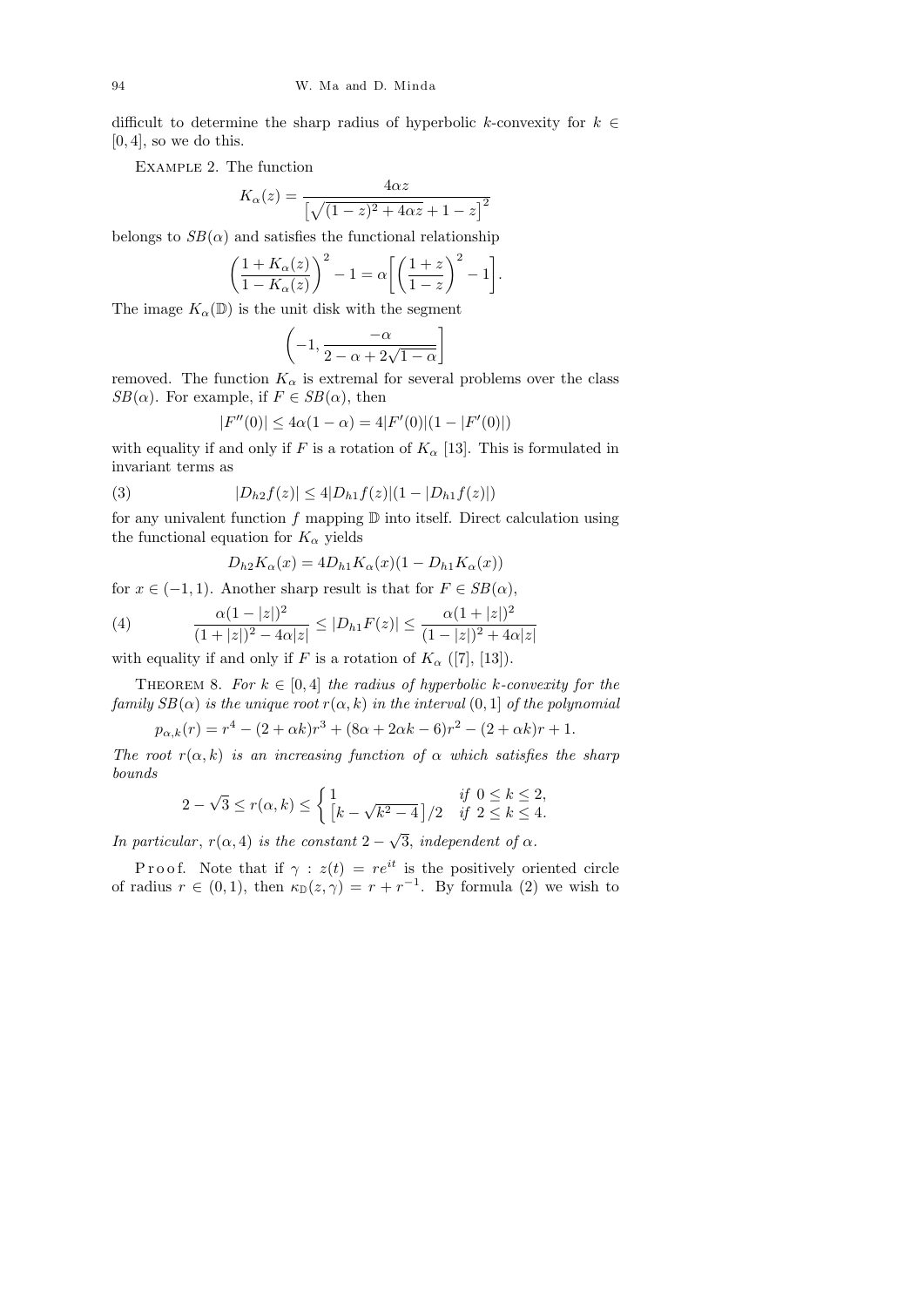determine the maximal  $r$  such that

$$
\kappa_{\mathbb{D}}(z,\gamma)+\operatorname{Im}\left\{\frac{D_{h2}F(z)}{D_{h1}F(z)}\cdot\frac{z'(t)}{|z'(t)|}\right\}\geq k|D_{h1}F(z)|,\quad z\in\gamma.
$$

This inequality holds if

$$
\left|\frac{r^2+1}{r}-\left|\frac{D_{h2}F(z)}{D_{h1}F(z)}\right|\geq k|D_{h1}F(z)|,\quad z\in\gamma.
$$

By making use of inequality (3), this will hold if

$$
\frac{r^2+1}{r} - 4 + (4-k)|D_{h1}F(z)| \ge 0, \quad z \in \gamma.
$$

Because  $k \in [0, 4]$ , the lower bound in inequality (4) implies that the desired inequality will hold if

(5) 
$$
\frac{r^2+1}{r} - 4 + \frac{(4-k)\alpha(1-r)^2}{(1+r)^2 - 4\alpha r} \ge 0.
$$

The function  $(r^2 + 1)/r - 4$  decreases strictly from  $\infty$  to  $-2$  on [0, 1] while the function  $\alpha(1-r)^2/[(1+r)^2-4\alpha r]$  decreases strictly from  $\alpha$  to 0 on [0, 1]. Therefore the graphs of  $(r^2 + 1)/r - 4$  and  $(k - 4)\alpha(1 - r)^2/[(1 + r)^2 - 4\alpha r]$ cross at a unique point in  $(0, 1]$ . The numerator of the rational function given by the left-hand side of inequality (5) is  $p_{\alpha,k}(r)$ .

Now we establish the sharpness. For the function  $K_{\alpha}$  and the path  $\gamma$ :  $z(t) = re^{it}, 0 \le t \le 2\pi$ , the choice  $t = -\pi$  in formula (2) results in

$$
\kappa_{\mathbb{D}}(K_{\alpha}(-r), K_{\alpha} \circ \gamma)|D_{h1}K_{\alpha}(-r)|
$$
  
\n
$$
= \kappa_{\mathbb{D}}(-r, \gamma) + \text{Im}\left\{\frac{D_{h2}K_{\alpha}(-r)}{D_{h1}K_{\alpha}(-r)}(-i)\right\}
$$
  
\n
$$
= \frac{1+r^2}{r} - \frac{D_{h2}K_{\alpha}(-r)}{D_{h1}K_{\alpha}(-r)} = \frac{1+r^2}{r} - [4(1 - D_{h1}K_{\alpha}(-r))]
$$
  
\n
$$
= \frac{1+r^2}{r} - 4 + (4-k)D_{h1}K_{\alpha}(-r) + kD_{h1}K_{\alpha}(-r)
$$
  
\n
$$
= \frac{r^2+1}{r} - 4 + \frac{(4-k)\alpha(1-r)^2}{(1+r)^2 - 4\alpha r} + kD_{h1}K_{\alpha}(-r).
$$

The choice  $r = r(\alpha, k)$  produces  $\kappa_{\mathbb{D}}(K_{\alpha}(-r), K_{\alpha} \circ \gamma) = k$ , while  $\kappa_{\mathbb{D}}(K_{\alpha}(-r),$  $K_{\alpha} \circ \gamma$  < k for  $r(\alpha, k) < r < 1$ .

From inequality (5) and the discussion immediately following it, we conclude that for each fixed  $k \in [0, 4]$ , the value of  $r(\alpha, k)$  is a continuous, increasing function of  $\alpha$  on the interval  $(0, 1]$ ; in fact, we can view  $r(\alpha, k)$  as continuous on the interval [0, 1]. Note that

$$
p_{0,k}(r) = r^4 - 2r^3 - 6r^2 - 2r + 1 = (r+1)^2(r^2 - 4r + 1).
$$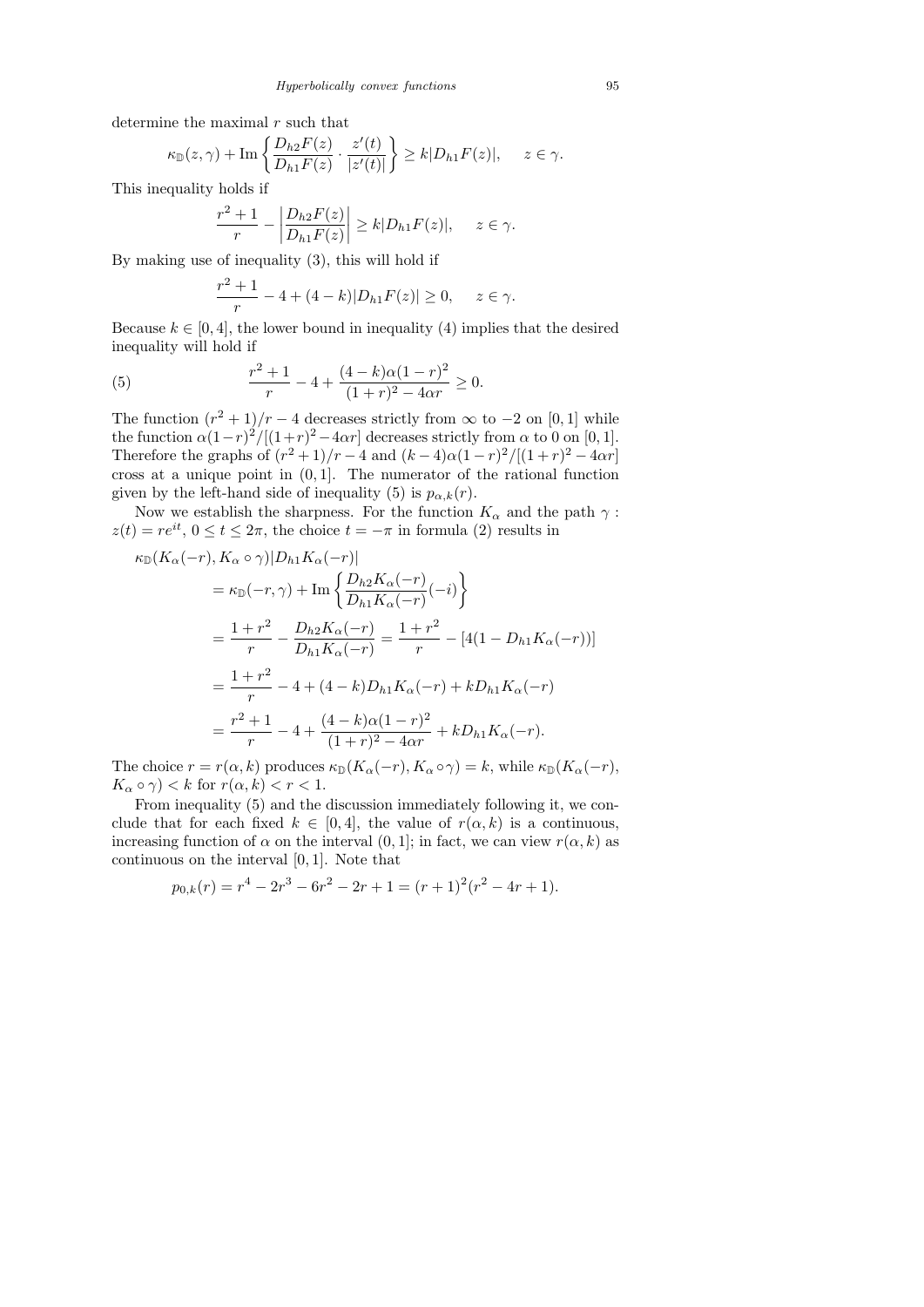√

√

This reveals that  $r(0, k) = 2 -$ 3. Consequently,  $r(\alpha, k) \geq 2$  – 3 for  $\alpha \in (0,1]$ . Next,  $p_{1,k}(r) = r^4 - (2 + k)r^3 + (2 + 2k)r^2 - (2 + k)r + 1 = (r - 1)^2(r^2 - kr + 1).$ This shows that  $r(1, k) = 1$  for  $0 \le k \le 2$ , while  $r(1, k) = [k -$ √  $\sqrt{k^2-4}$  |/2 for  $2 \leq k \leq 4$ . For  $k = 4$  we now conclude that  $r(\alpha, 4) = 2 - \sqrt{3}$  for all  $\alpha \in (0,1].$ 

6. An alternate definition of hyperbolic linear invariance. Pommerenke [14] formally started the study of (euclidean) linearly invariant families of holomorphic functions. Pommerenke's definition of linear invariance was given a purely geometric interpretation in [6]. In [7] the authors proposed a definition of hyperbolic linear invariance for locally univalent functions  $f : \mathbb{D} \to \mathbb{D}$  and in [8] they defined spherical linear invariance for locally univalent meromorphic functions  $f : \mathbb{D} \to \mathbb{P}$ , where  $\mathbb P$  denotes the Riemann sphere. The definitions of euclidean and spherical linear invariance are quite similar, while the definition of hyperbolic linear invariance in [7] is different. One reason for the difference is that the definition of hyperbolic linear invariance proposed in [7] was motivated by the desire to generalize parts of the theory of bounded univalent function theory in the same way that Pommerenke's definition of (euclidean) linear invariance extended aspects of the theory of univalent functions. We now offer a second definition for the hyperbolic linearly invariant order of a locally univalent function  $f : \mathbb{D} \to \mathbb{D}$ . This new definition directly parallels those of euclidean and spherical linear invariance; it is now a viable alternative because we have developed the theory of hyperbolically convex functions. But this new definition does not seem to extend parts of the classical theory of bounded univalent functions in the way that the former definition did.

For a locally univalent function  $f : \mathbb{D} \to \mathbb{D}$ , set

$$
\widetilde{\alpha}_h(f) = \sup \left\{ \left| \frac{D_{h2}f(z)}{2D_{h1}f(z)} \right| : z \in \mathbb{D} \right\}.
$$

We shall see that this new definition of hyperbolic linear invariance leads to a number of results analogous to those for euclidean and spherical linear invariance. In fact, the proofs of the analogous results are so similar that we typically omit all details. In [7] we defined the hyperbolic linearly invariant order by

$$
\alpha_h(f) = \sup \left\{ \left| \frac{D_{h2}f(z)}{2D_{h1}f(z)(1 - |D_{h1}f(z)|)} \right| : z \in \mathbb{D} \right\}.
$$

Clearly,  $\tilde{\alpha}_h(f) \leq \alpha_h(f)$ . For  $\alpha \geq 1$ , let  $\tilde{\mathcal{F}}(\alpha)$  denote the family of all f with  $\tilde{\alpha}_h(f) \leq \alpha$ . Pick's sharp upper bound on  $|f''(0)|$  for  $f \in SB(\alpha)$  implies that  $\tilde{\mathcal{T}}(0)$  contains all unimplant functions functions  $\mathbb{R}$  into itself.  $\mathcal{F}(2)$  contains all univalent functions f that map  $\mathbb D$  into itself.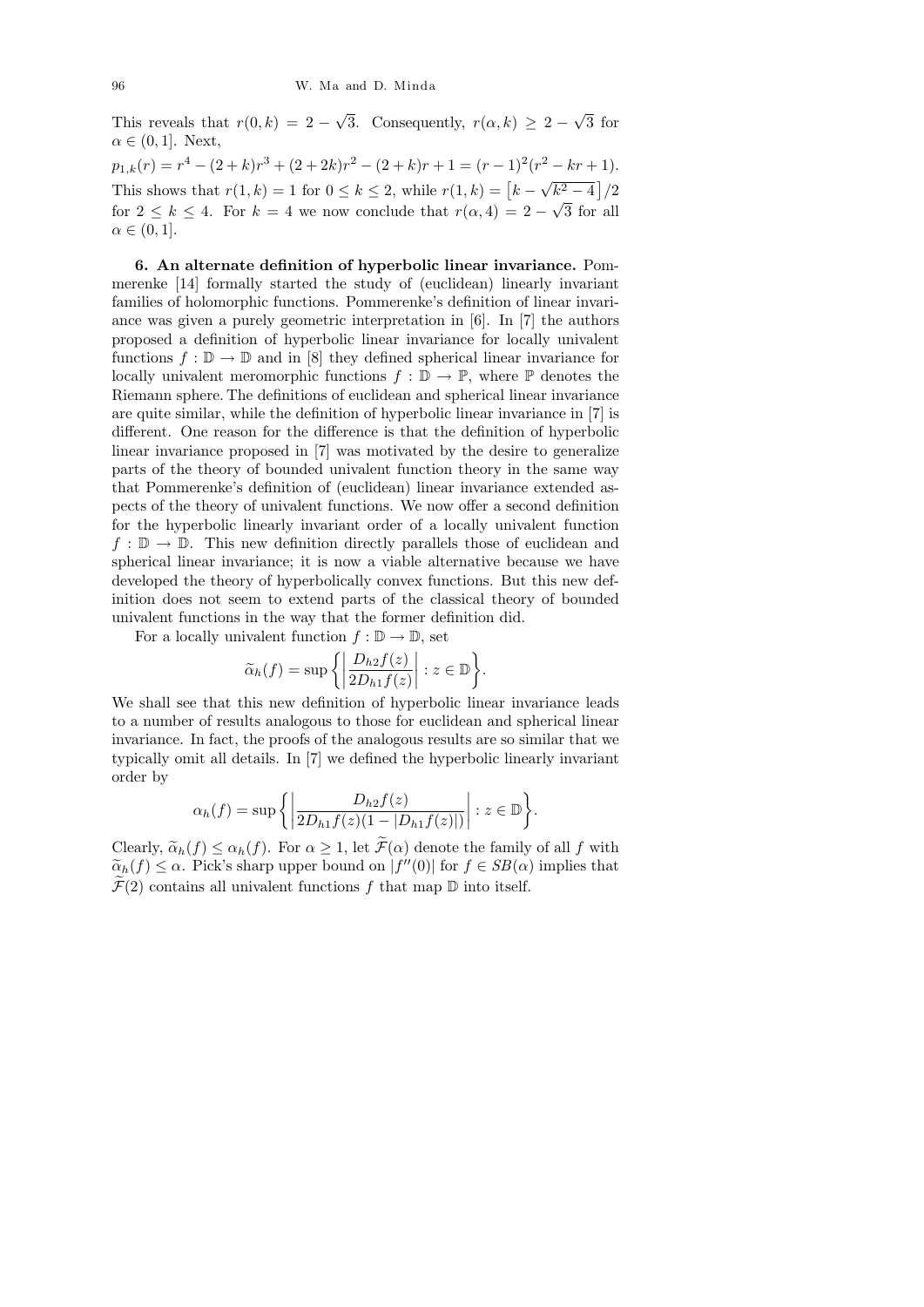We introduce other quantities related to hyperbolic linear invariance. Define  $\rho_h(f)$ , the hyperbolic radius of uniform local hyperbolic convexity, for a locally univalent function  $f : \mathbb{D} \to \mathbb{D}$  by

$$
\sup\{\varrho: f \text{ is univalent in } D_{\mathbb{D}}(a,\varrho) \text{ and }
$$

 $f(D_{\mathbb{D}}(a, \rho))$  is hyperbolically convex for all  $a \in \mathbb{D}$ .

We say that f is uniformly locally hyperbolically convex if  $\rho_h(f) > 0$ . Let  $C_h(\varrho)$  be the family of uniformly locally hyperbolically convex functions with  $\varrho_h(f) \geq \varrho$ . Define  $k_h(f)$  by

 $\inf\{k \geq 2 : f(\Omega)$  is hyperbolically convex

for each hyperbolically k-convex  $\Omega \subset \mathbb{D}$ .

.

Later we will see why we can restrict  $k \geq 2$  with no essential loss of generality.

In the case of euclidean (spherical) linear invariance it is known that the euclidean (spherical) linearly invariant order is at least one and equals one if and only if the function is univalent and euclidean (spherically) convex. The analogous result does not hold for the definition of the hyperbolic linearly invariant order  $\tilde{\alpha}_h(f)$  proposed above.

EXAMPLE 3. For a conformal automorphism  $T$  of  $D$  we will show that  $\widetilde{\alpha}_h(T) = 0$ . If  $T \in \text{Aut}(\mathbb{D})$ , then  $|D_{h_1}T| = 1$ , so it suffices to show  $\mathbb{D}_{h_2}T = 0$ . Fix  $a \in \mathbb{D}$ . Let

$$
R(z) = \frac{z+a}{1+\overline{a}z} \quad \text{and} \quad S(w) = \frac{w-T(a)}{1-\overline{T(a)}w}.
$$

Then  $F = S \circ T \circ R \in \text{Aut}(\mathbb{D})$  and fixes the origin, so  $F(z) = \lambda z$  for some unimodular constant  $\lambda$ . Hence,  $D_{h2}T(a) = F''(0) = 0$ .

However, the next result shows that the proposed hyperbolic linearly invariant order  $\tilde{\alpha}_h(f)$  almost behaves as in the euclidean and spherical cases.

THEOREM 9. Suppose  $f : \mathbb{D} \to \mathbb{D}$  is locally univalent. If  $\widetilde{\alpha}_h(f) < 1$ , then  $f \in \text{Aut}(\mathbb{D})$ . For  $f \notin \text{Aut}(\mathbb{D})$ ,  $\widetilde{\alpha}_h(f) \geq 1$  with equality if f is hyperbolically convex.

P r o o f. Let  $\alpha = \tilde{\alpha}_h(f)$ . We begin by showing that for  $z \in \mathbb{D}$ ,

(6) 
$$
\frac{|f'(0)|}{1-|f(0)|^2} \cdot \frac{(1-|z|)^{\alpha-1}}{(1+|z|)^{\alpha+1}} \le \frac{|f'(z)|}{1-|f(z)|^2}
$$

Let  $z = z(s)$ ,  $0 \le s \le L$ , be a parametrization of the radial segment  $\gamma = [0, z]$ by hyperbolic arc length. Then as in the proof of Theorem 6 we obtain

$$
\frac{(d/ds)|D_{h1}f(z)|}{|D_{h1}f(z)|} = \text{Re}\left\{\frac{d}{ds}\log D_{h1}f(z)\right\} = \text{Re}\left\{\frac{D_{h2}f(z)}{D_{h1}f(z)}e^{i\theta(s)}\right\} \ge -2\alpha.
$$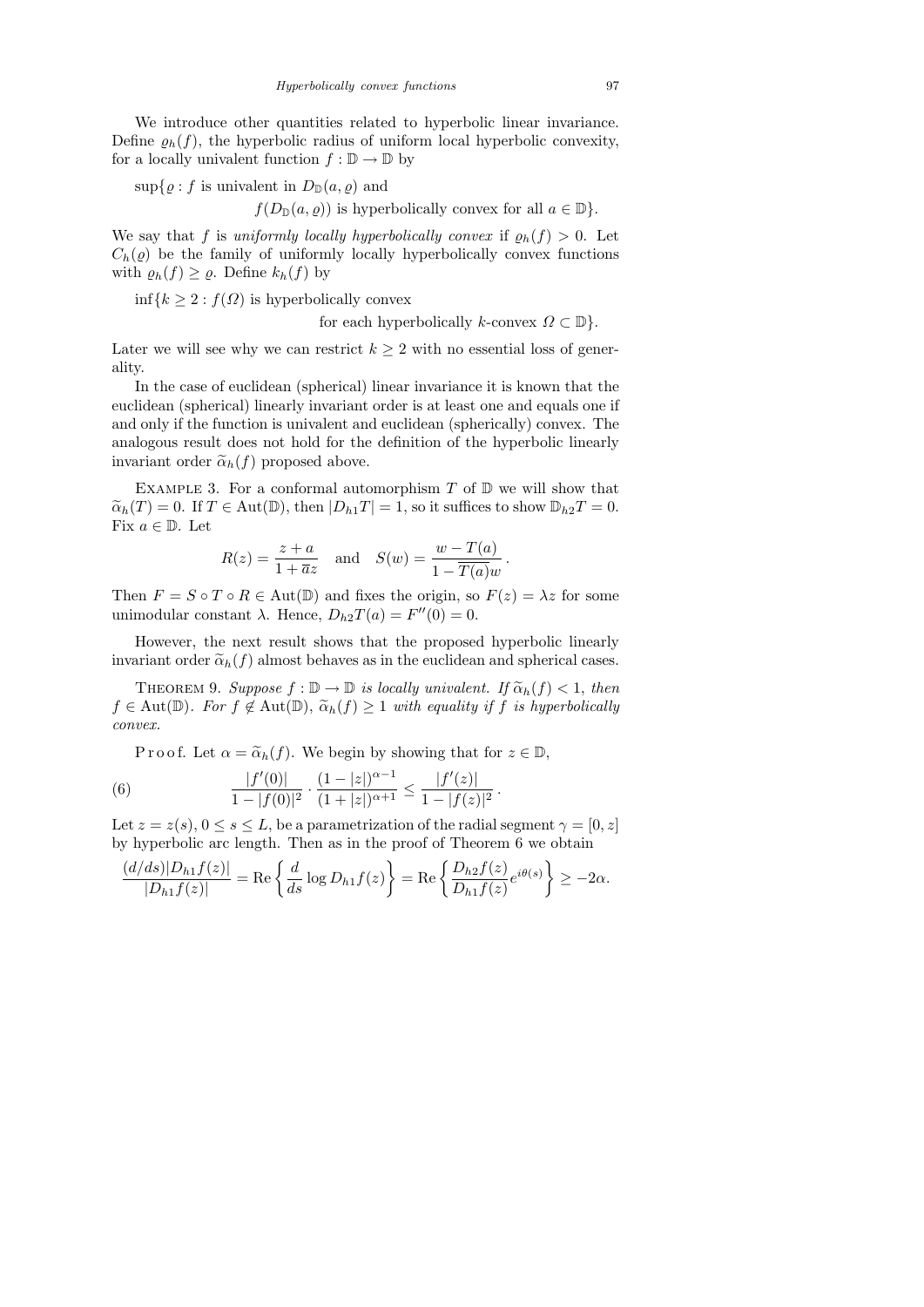By integrating this inequality with respect to s over  $\gamma$ , we get

$$
\log\frac{|D_{h1}f(z)|}{|D_{h1}f(0)|}\geq-2\alpha d_{\mathbb{D}}(0,z)=-\alpha\log\bigg(\frac{1+|z|}{1-|z|}\bigg),
$$

which is equivalent to inequality (6).

If  $\alpha$  < 1, then from inequality (6) it follows that

$$
\lim_{|z| \to 1} \frac{|f'(z)|}{1 - |f(z)|^2} = \infty.
$$

Now,  $\lambda_R(z)|dz| = R|dz|/(R^2 - |z|^2)$  is the hyperbolic metric on  $D(0, R)$  and so has Gaussian curvature  $-4$ . Also,  $\mu(z)|dz| = |f'(z)||dz|/(1-|f(z)|^2)$  has Gaussian curvature  $-4$  on  $\mathbb D$  since it is the pull-back of the hyperbolic metric  $\lambda_{\mathbb{D}}(z)|dz|$  via the locally univalent function f. For  $R > 1$ , we have

$$
\lim_{|z| \to 1} \frac{\lambda_R(z)}{\mu(z)} = 0.
$$

From [4, Theorem 2.1] we conclude that  $\lambda_R(z) \leq \mu(z)$  for  $z \in \mathbb{D}$ . By letting R decrease to 1, for  $z \in \mathbb{D}$  we obtain

$$
\frac{1}{1-|z|^2} \le \frac{|f'(z)|}{1-|f(z)|^2}.
$$

The invariant form of Schwarz' Lemma yields the reverse inequality. Therefore, equality holds throughout  $\mathbb D$  and  $f \in Aut(\mathbb D)$  by the case of equality in the invariant form of Schwarz' Lemma.

For  $f \notin Aut(\mathbb{D})$ , it now follows that  $\widetilde{\alpha}_h(f) \geq 1$ . From Theorem 3 we obtain  $\tilde{\alpha}_h(f) \leq 1$  if f is hyperbolically convex. Thus,  $\tilde{\alpha}_h(f) = 1$  if f is hyperbolically convex.

 $R \text{ e m a r k. From Theorem 9 and formula (2), we can show that there are$ no locally univalent functions  $f : \mathbb{D} \to \mathbb{D}$  except conformal automorphisms of  $\mathbb D$  that map every hyperbolically k-convex subset  $(0 \leq k < 2)$  of  $\mathbb D$  onto a hyperbolically convex region. See [6, Lemma] for the completely analogous proof in the euclidean case.

THEOREM 10. Suppose  $f : \mathbb{D} \to \mathbb{D}$  is locally univalent and  $f \notin \text{Aut}(\mathbb{D})$ . Then  $\varrho_h(f) = \varrho$  if and only if  $\widetilde{\alpha}_h(f) = \coth(2\varrho)$ . In particular,  $C_h(\varrho) =$  $\widetilde{\mathcal{F}}(\coth(2\rho)).$ 

P r o o f. A geometric proof completely parallel to that of [6, Theorem 3] is easily constructed. Note that the condition  $\tilde{\alpha}_h(f) \geq 1$  is needed in the proof.

COROLLARY. If  $f : \mathbb{D} \to \mathbb{D}$  is locally univalent and  $\widetilde{\alpha}_h(f) = 1$ , then f is hyperbolically convex.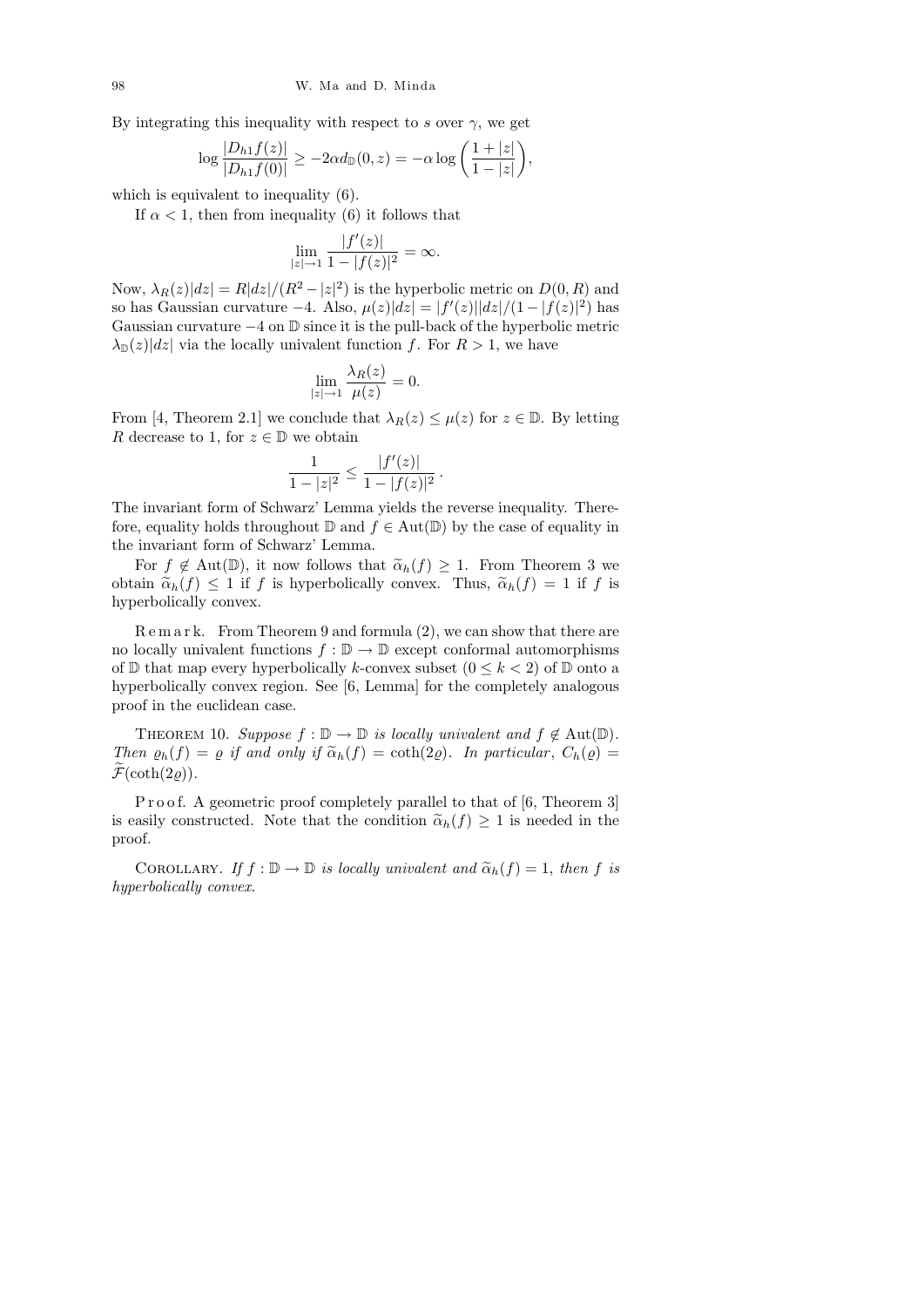THEOREM 11. Suppose  $f : \mathbb{D} \to \mathbb{D}$  is locally univalent. Then  $k_h(f) =$  $2\widetilde{\alpha}_h(f)$ .

P r o o f. A geometric proof parallel to [8, Theorem 9] is readily given.

7. Open problems. For the family  $K_h(\alpha)$  it would be interesting to obtain the sharp upper bound on  $|f^{(n)}(0)|$  for  $n \geq 3$  and on the Schwarzian derivative. For  $\alpha = 1/\sqrt{2}$  we note that  $k_{1/\sqrt{2}}$  cannot be the extremal function for the sharp upper bound on  $|f^{(3)}(0)|$  because  $k_{1}^{(3)}$  $_{1/\sqrt{2}}^{(3)}(0) = 0$ . What are sharp upper and lower bounds on  $|f'(z)|$  for the family  $K_h(\alpha)$ ? Also, what are sharp growth, distortion and covering theorems for the family  $\mathcal{F}(\alpha)$ ?

**Appendix.** The following six expressions are useful in computing  $R_1$ and  $R_3$ :

$$
(1-|z|^2)\frac{f''(z)}{2f'(z)} = A_2+(3A_3-2A_2^2)z+(6A_4-9A_3A_2+4A_2^3)z^2-A_2|z|^2+O(z^3).
$$
  
\n
$$
\frac{(1-|z|^2)\overline{f(z)}f'(z)}{1-|f(z)|^2} = |a_1|^2\overline{z}+|a_1|^2\overline{A}_2\overline{z}^2+2|a_1|^2A_2|z|^2+O(z^3).
$$
  
\n
$$
\frac{D_{h2}f(z)}{2D_{h1}f(z)} = A_2+(3A_3-2A_2^2)z+(|a_1|^2-1)\overline{z}+(6A_4-9A_2A_3+4A_2^3)z^2
$$
  
\n
$$
+|a_1|^2\overline{A}_2\overline{z}^2+A_2(2|a_1|^2-1)|z|^2+O(z^3).
$$
  
\n
$$
\left|\frac{D_{h2}f(z)}{2D_{h1}f(z)}\right| = |A_2| + \frac{1}{|A_2|}\operatorname{Re}\{(3A_3\overline{A}_2-2|A_2|^2A_2+|a_1|^2A_2-A_2)z\}
$$
  
\n
$$
+ \operatorname{Re}\left\{\frac{1}{|A_2|}[6A_4\overline{A}_2-9A_3|A_2|^2+4|A_2|^2A_2^2
$$
  
\n
$$
+|a_1|^2A_2^2+(|a_1|^2-1)(3A_3-2A_2^2)|z^2\right\}
$$
  
\n
$$
- \operatorname{Re}\left\{\frac{1}{4|A_2|^3}[3A_3\overline{A}_2-2|A_2|^2A_2+|a_1|^2A_2-A_2|^2z^2\right\}
$$
  
\n
$$
+ \frac{1}{2|A_2|}[4|a_1|^2A_2^2-2|A_2|^2+|3A_3-2A_2^2|^2-(1-|a_1|^2)^2]|z|^2
$$
  
\n
$$
- \frac{1}{4|A_2|^3}[3A_3\overline{A}_2-2|A_2|^2A_2+|a_1|^2A_2-A_2|^2|z|^2+O(z^3).
$$